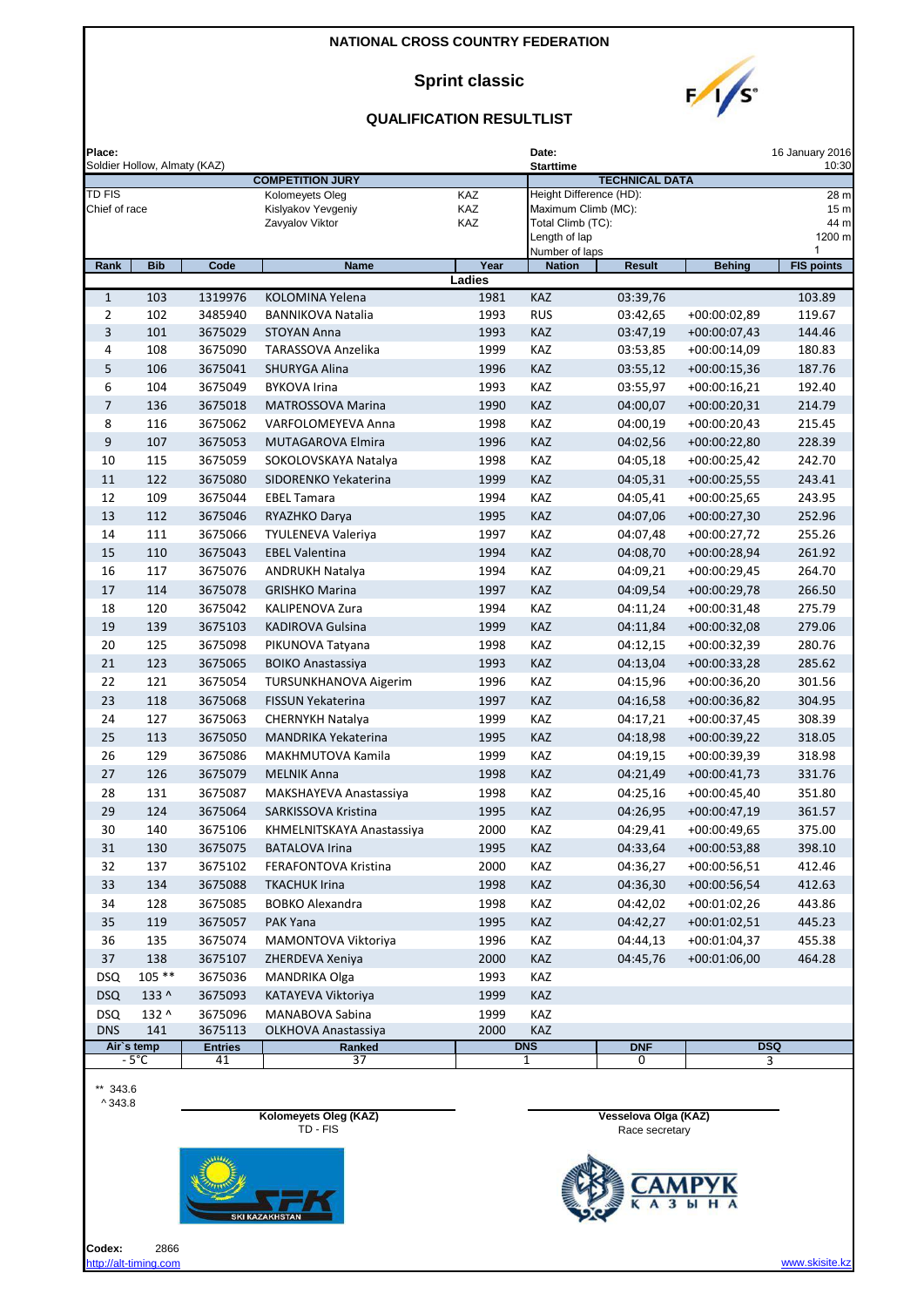**Sprint classic**



### **RESULTLIST**

| Place:<br>Soldier Hollow, Almaty (KAZ) |              |                      |                                                    |              | 16 January 2016<br>Date:<br><b>Starttime</b> |                       |                       |  |  |
|----------------------------------------|--------------|----------------------|----------------------------------------------------|--------------|----------------------------------------------|-----------------------|-----------------------|--|--|
|                                        |              |                      | <b>COMPETITION JURY</b>                            |              |                                              | <b>TECHNICAL DATA</b> | 10:30                 |  |  |
| TD FIS                                 |              |                      | Kolomeyets Oleg                                    | KAZ          | Height Difference (HD):                      |                       | 28 m                  |  |  |
| Chief of race                          |              |                      | Kislyakov Yevgeniy                                 | KAZ          | Maximum Climb (MC):                          |                       | 15 <sub>m</sub>       |  |  |
|                                        |              |                      | Zavyalov Viktor                                    | KAZ          | Total Climb (TC):<br>Length of lap           |                       | 44 m<br>1200 m        |  |  |
|                                        |              |                      |                                                    |              | Number of laps                               |                       | 1                     |  |  |
| Rank                                   | <b>Bib</b>   | Code                 | <b>Name</b>                                        | Year         | <b>Nation</b>                                |                       |                       |  |  |
|                                        |              |                      |                                                    | Ladies       |                                              |                       |                       |  |  |
| $\mathbf{1}$                           | $\mathbf{1}$ | 1319976              | KOLOMINA Yelena                                    | 1981         | KAZ                                          |                       | Final                 |  |  |
| $\overline{2}$                         | 3            | 3675029              | <b>STOYAN Anna</b>                                 | 1993         | KAZ                                          |                       | Final                 |  |  |
| 3                                      | 6            | 3675049              | <b>BYKOVA Irina</b>                                | 1993         | KAZ                                          |                       | Final                 |  |  |
| 4                                      | 2            | 3485940              | <b>BANNIKOVA Natalia</b>                           | 1993         | <b>RUS</b>                                   |                       | Final                 |  |  |
| 5                                      | 12           | 3675044              | <b>EBEL Tamara</b>                                 | 1994         | <b>KAZ</b>                                   |                       | Final                 |  |  |
| 6                                      | 10           | 3675059              | SOKOLOVSKAYA Natalya                               | 1998         | KAZ                                          |                       | Final                 |  |  |
| $\overline{7}$                         | 17           | 3675078              | <b>GRISHKO Marina</b>                              | 1997         | KAZ                                          |                       | Semi Finals           |  |  |
| 8                                      | 7            | 3675018              | <b>MATROSSOVA Marina</b>                           | 1990         | KAZ                                          |                       | Semi Finals           |  |  |
| 9                                      | 14           | 3675066              | <b>TYULENEVA Valeriya</b>                          | 1997         | KAZ                                          |                       | Semi Finals           |  |  |
| 10                                     | 13           | 3675046              | RYAZHKO Darya                                      | 1995         | KAZ                                          |                       | Semi Finals           |  |  |
| 11                                     | 15           | 3675043              | <b>EBEL Valentina</b>                              | 1994         | <b>KAZ</b>                                   |                       | Semi Finals           |  |  |
| 12                                     | 18           | 3675042              | <b>KALIPENOVA Zura</b>                             | 1994         | KAZ                                          |                       | Semi Finals           |  |  |
| 13                                     | 5            | 3675041              | <b>SHURYGA Alina</b>                               | 1996         | KAZ                                          |                       | <b>Quarter Finals</b> |  |  |
| 14                                     | 9            | 3675053              | <b>MUTAGAROVA Elmira</b>                           | 1996         | KAZ                                          |                       | <b>Quarter Finals</b> |  |  |
| 15                                     | 21           | 3675065              | <b>BOIKO Anastassiya</b>                           | 1993         | KAZ                                          |                       | <b>Quarter Finals</b> |  |  |
| 16                                     | 8            | 3675062              | VARFOLOMEYEVA Anna                                 | 1998         | KAZ                                          |                       | <b>Quarter Finals</b> |  |  |
| 17                                     | 16           | 3675076              | <b>ANDRUKH Natalya</b>                             | 1994         | KAZ                                          |                       | <b>Quarter Finals</b> |  |  |
| 18                                     | 19           | 3675103              | <b>KADIROVA Gulsina</b>                            | 1999         | KAZ                                          |                       | <b>Quarter Finals</b> |  |  |
| 19                                     | 20           | 3675098              | PIKUNOVA Tatyana                                   | 1998         | KAZ                                          |                       | <b>Quarter Finals</b> |  |  |
| 20                                     | 27           | 3675079              | <b>MELNIK Anna</b>                                 | 1998         | KAZ                                          |                       | <b>Quarter Finals</b> |  |  |
| 21                                     | 11           | 3675080              | SIDORENKO Yekaterina                               | 1999         | <b>KAZ</b>                                   |                       | <b>Quarter Finals</b> |  |  |
| 22                                     | 22           | 3675054              | TURSUNKHANOVA Aigerim                              | 1996         | KAZ                                          |                       | <b>Quarter Finals</b> |  |  |
| 23                                     | 24           | 3675063              | <b>CHERNYKH Natalya</b>                            | 1999         | <b>KAZ</b>                                   |                       | <b>Quarter Finals</b> |  |  |
| 24                                     | 25           | 3675050              | MANDRIKA Yekaterina                                | 1995         | KAZ                                          |                       | <b>Quarter Finals</b> |  |  |
| 25                                     | 28           | 3675087              |                                                    | 1998         | <b>KAZ</b>                                   |                       | <b>Quarter Finals</b> |  |  |
| 26                                     | 23           |                      | MAKSHAYEVA Anastassiya<br><b>FISSUN Yekaterina</b> |              |                                              |                       | <b>Quarter Finals</b> |  |  |
| 27                                     | 26           | 3675068<br>3675086   | MAKHMUTOVA Kamila                                  | 1997<br>1999 | KAZ<br>KAZ                                   |                       | <b>Quarter Finals</b> |  |  |
|                                        |              |                      |                                                    |              |                                              |                       |                       |  |  |
| 28                                     | 29           | 3675064              | SARKISSOVA Kristina                                | 1995         | KAZ                                          |                       | <b>Quarter Finals</b> |  |  |
| 29                                     | 30           | 3675106              | KHMELNITSKAYA Anastassiya                          | 2000         | KAZ                                          |                       | <b>Quarter Finals</b> |  |  |
| 30                                     | 31           | 3675075              | <b>BATALOVA Irina</b>                              | 1995         | KAZ                                          |                       | Qualification         |  |  |
| 31                                     | 32           | 3675102              | <b>FERAFONTOVA Kristina</b>                        | 2000         | <b>KAZ</b>                                   |                       | Qualification         |  |  |
| 32                                     | 33           | 3675088              | <b>TKACHUK Irina</b>                               | 1998         | KAZ                                          |                       | Qualification         |  |  |
| 33                                     | 34           | 3675085              | <b>BOBKO Alexandra</b>                             | 1998         | KAZ                                          |                       | Qualification         |  |  |
| 34                                     | 35           | 3675057              | PAK Yana                                           | 1995         | KAZ                                          |                       | Qualification         |  |  |
| 35                                     | 36           | 3675074              | MAMONTOVA Viktoriya                                | 1996         | KAZ                                          |                       | Qualification         |  |  |
| 36                                     | 37           | 3675107              | ZHERDEVA Xeniya                                    | 2000         | KAZ                                          |                       | Qualification         |  |  |
| <b>DSQ</b>                             | $4 *$        | 3675090              | TARASSOVA Anzelika                                 | 1999         | KAZ                                          |                       |                       |  |  |
| <b>DSQ</b>                             |              | 3675036              | MANDRIKA Olga **                                   | 1993         | KAZ                                          |                       |                       |  |  |
| <b>DSQ</b>                             |              | 3675093              | KATAYEVA Viktoriya ^                               | 1999         | KAZ                                          |                       |                       |  |  |
| <b>DSQ</b>                             |              | 3675096              | MANABOVA Sabina ^                                  | 1999         | KAZ                                          |                       |                       |  |  |
| <b>DNS</b>                             |              | 3675113              | <b>OLKHOVA Anastassiya</b>                         | 2000         | <b>KAZ</b>                                   |                       |                       |  |  |
| Air's temp<br>$-5^{\circ}$ C           |              | <b>Entries</b><br>41 | Ranked<br>40                                       |              | <b>DNS</b><br>1                              | <b>DNF</b><br>0       | <b>DSQ</b><br>4       |  |  |
|                                        |              |                      |                                                    |              |                                              |                       |                       |  |  |

\* 325.4.2.9, 352.2.3

\*\* 343.6

 $^{\circ}$  343.8

**Kolomeyets Oleg (KAZ) Vesselova Olga (KAZ)**



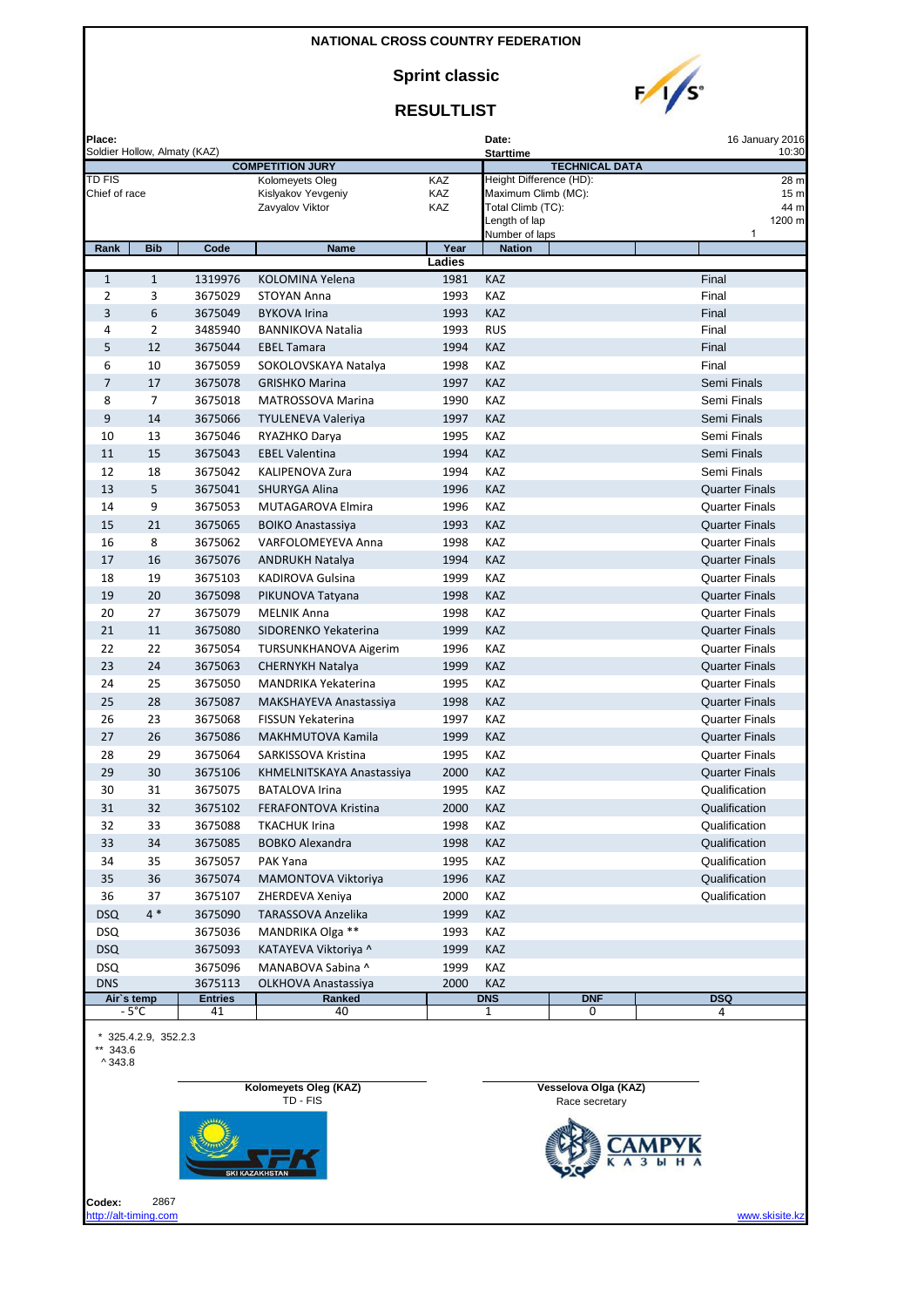# **Sprint classic**



| Place:                         |                              |                    |                                                          | Date:             | 16 January 2016<br>10:00        |                                                                     |                                         |                                                |
|--------------------------------|------------------------------|--------------------|----------------------------------------------------------|-------------------|---------------------------------|---------------------------------------------------------------------|-----------------------------------------|------------------------------------------------|
|                                | Soldier Hollow, Almaty (KAZ) |                    | <b>COMPETITION JURY</b>                                  |                   | <b>Start Time</b>               | <b>TECHNICAL DATA</b>                                               |                                         |                                                |
| <b>TD FIS</b><br>Chief of race |                              |                    | Kolomeyets Oleg<br>Kislyakov Yevgeniy<br>Zavyalov Viktor | KAZ<br>KAZ<br>KAZ | Length of lap<br>Number of laps | Height Difference (HD):<br>Maximum Climb (MC):<br>Total Climb (TC): |                                         | 28 m<br>15 <sub>π</sub><br>44 m<br>1200 m<br>1 |
| Rank                           | <b>Bib</b>                   | Code               | <b>Name</b>                                              | Year              | <b>Nation</b>                   | <b>Result</b>                                                       | <b>Behing</b>                           | <b>FIS points</b>                              |
|                                |                              |                    |                                                          | Men               |                                 |                                                                     |                                         |                                                |
| $\mathbf{1}$                   | 10                           | 3670080            | <b>LYUFT Ivan</b>                                        | 1998              | KAZ                             | 03:06,52                                                            |                                         | 63.17                                          |
| 2                              | 7                            | 3670078            | <b>KLIMIN Olzhas</b>                                     | 1996              | KAZ                             | 03:07,78                                                            | $+00:00:01,26$                          | 71.28                                          |
| 3                              | $\mathbf{1}$                 | 3670000            | CHEBOTKO Nikolay                                         | 1982              | KAZ                             | 03:08,15                                                            | $+00:00:01,63$                          | 73.66                                          |
| 4                              | 2                            | 3670049            | <b>VOLOTKA Denis</b>                                     | 1985              | KAZ                             | 03:08,87                                                            | $+00:00:02,35$                          | 78.29                                          |
| 5                              | 11                           | 3670042            | <b>MALYSHEV Sergey</b>                                   | 1994              | KAZ                             | 03:08,98                                                            | +00:00:02,46                            | 79.00                                          |
| 6                              | 4                            | 3670075            | <b>BORTSOV Konstantin</b>                                | 1995              | KAZ                             | 03:09,83                                                            | $+00:00:03,31$                          | 84.47                                          |
| $\overline{7}$                 | 9                            | 3670038            | RAKHIMBAYEV Daulet                                       | 1992              | KAZ                             | 03:10,32                                                            | $+00:00:03,80$                          | 87.62                                          |
| 8                              | 8                            | 3670006            | <b>CHEREPANOV Sergey</b>                                 | 1986              | KAZ                             | 03:11,98                                                            | $+00:00:05,46$                          | 98.30                                          |
| 9                              | 18                           | 3670091            | <b>KHMELNITSKIY Igor</b>                                 | 1995              | KAZ                             | 03:12,24                                                            | $+00:00:05,72$                          | 99.97                                          |
| 10                             | 3                            | 3670025            | MALYSHEV Alexandr                                        | 1989              | KAZ<br>KAZ                      | 03:12,44                                                            | +00:00:05,92                            | 101.26                                         |
| 11<br>12                       | 6<br>51                      | 3670046<br>3670022 | <b>BONDARENKO Yevgeniy</b><br><b>VELICHKO Yevgeniy</b>   | 1991<br>1987      | KAZ                             | 03:13,64                                                            | $+00:00:07,12$<br>03:15,40 +00:00:08,88 | 108.98<br>120.30                               |
| 13                             | 13                           | 3670115            | PUKHKALO Vitaliy                                         | 1992              | KAZ                             | 03:16,10                                                            | $+00:00:09,58$                          | 124.80                                         |
| 14                             | 27                           | 3670114            | <b>MUKHIN Alexandr</b>                                   | 1998              | KAZ                             | 03:16,37                                                            | +00:00:09,85                            | 126.54                                         |
| 15                             | 26                           | 3670098            | <b>BASHMAKOV Nail</b>                                    | 1995              | KAZ                             | 03:17,00                                                            | $+00:00:10,48$                          | 130.59                                         |
| 16                             | 5                            | 3670026            | <b>STAROSTIN Mark</b>                                    | 1990              | KAZ                             | 03:17,04                                                            | $+00:00:10,52$                          | 130.85                                         |
| 17                             | 36                           | 3482080            | <b>AZANOV Anton</b>                                      | 1985              | <b>RUS</b>                      | 03:18,60                                                            | $+00:00:12,08$                          | 140.89                                         |
| 18                             | 12                           | 3670032            | <b>AKHMADIYEV Yerdos</b>                                 | 1985              | KAZ                             | 03:18,79                                                            | $+00:00:12,27$                          | 142.11                                         |
| 19                             | 19                           | 3670088            | <b>VOROBYOV Alexandr</b>                                 | 1998              | KAZ                             |                                                                     | 03:18,96 +00:00:12,44                   | 143.20                                         |
| 20                             | 17                           | 3670047            | RAKHIMBAYEV Almas                                        | 1989              | KAZ                             | 03:19,04                                                            | $+00:00:12,52$                          | 143.72                                         |
| 21                             | 23                           | 3670051            | <b>TKACHENKO Nikita</b>                                  | 1992              | KAZ                             | 03:19,30                                                            | $+00:00:12,78$                          | 145.39                                         |
| 22                             | 15                           | 3670096            | ZHARNOSSENKO Nikita                                      | 1998              | KAZ                             | 03:19,74                                                            | $+00:00:13,22$                          | 148.22                                         |
| 23                             | 16                           | 3670011            | <b>KONDRYSHEV Andrey</b>                                 | 1983              | <b>KAZ</b>                      | 03:21,25                                                            | $+00:00:14,73$                          | 157.94                                         |
| 24                             | 22                           | 3670147            | KOTENKO Andrei                                           | 1993              | KAZ                             | 03:21,98                                                            | $+00:00:15,46$                          | 162.63                                         |
| 25                             | 14                           | 3670077            | <b>DYUSSENOV Asset</b>                                   | 1997              | KAZ                             |                                                                     | 03:22,12 +00:00:15,60                   | 163.53                                         |
| 26                             | 25                           | 3670079            | KOVALYOV Vladislav                                       | 1996              | KAZ                             |                                                                     | 03:22,15 +00:00:15,63                   | 163.73                                         |
| 27                             | 59                           | 3670110            | <b>TOKTARKHANOV Nurbol</b>                               | 1994              | KAZ                             | 03:22,38                                                            | $+00:00:15,86$                          | 165.21                                         |
| 28                             | 29                           | 3670113            | <b>OSKOLSKIY Roman</b>                                   | 1995              | KAZ                             |                                                                     | 03:24,20 +00:00:17,68                   | 176.92                                         |
| 29                             | 20                           | 3670084            | <b>ZAGAINOV Denis</b>                                    | 1995              | KAZ                             |                                                                     | 03:24,75 +00:00:18,23                   | 180.46                                         |
| 30                             | 21                           | 3670060            | VASSILEVSKIY Ivan                                        | 1993              | KAZ                             |                                                                     | 03:24,91 +00:00:18,39                   | 181.48                                         |
| 31                             | 34                           | 3670105            | ZHOLDASPAEV Ryslan                                       | 1996              | KAZ                             |                                                                     | 03:25,26 +00:00:18,74                   | 183.74                                         |
| 32                             | 52                           | 3670058            | <b>MUKHIN Rinat</b>                                      | 1994              | KAZ                             | 03:25,63                                                            | $+00:00:19,11$                          | 186.12                                         |
| 33                             | 49                           | 3670144            | RYABOV Zakhar                                            | 1999              | KAZ                             |                                                                     | 03:26,50 +00:00:19,98                   | 191.71                                         |
| 33                             | 61                           | 3670111            | YELGAZINOV Kuanysh                                       | 1995              | KAZ                             |                                                                     | 03:26,50 +00:00:19,98                   | 191.71                                         |
| 35                             | 64                           | 3670126            | <b>NURBAYEV Aizar</b>                                    | 1997              | KAZ                             | 03:27,53                                                            | $+00:00:21,01$                          | 198.34                                         |
| 36                             | 24                           | 3670053            | <b>SEROV Maxim</b>                                       | 1994              | KAZ                             | 03:27,55                                                            | $+00:00:21,03$                          | 198.47                                         |
| 37                             | 50                           | 3670128            | <b>BAYAKHMETOV Tleuzhan</b>                              | 1996              | KAZ                             |                                                                     | 03:28,00 +00:00:21,48                   | 201.36                                         |
| 38                             | 40                           | 3670120            | KOVALYOV Artyom                                          | 1999              | KAZ                             | 03:28,35                                                            | $+00:00:21,83$                          | 203.62                                         |
| 39                             | 33                           | 3670117            | ZHOMARTKHANOV Farkhat                                    | 1996              | KAZ                             | 03:29,29                                                            | $+00:00:22,77$                          | 209.66                                         |
| 40                             | 32                           | 3670125            | <b>MAKALOV Sergey</b>                                    | 1996              | KAZ                             | 03:29,47                                                            | $+00:00:22,95$                          | 210.82                                         |
| 41                             | 37                           | 3670143            | MALAKHOV Artyom                                          | 1999              | KAZ                             | 03:29,54                                                            | $+00:00:23,02$                          | 211.27                                         |
| 42                             | 38                           | 3670127            | MOSKALENKO Nikita                                        | 1998              | KAZ                             | 03:30,09                                                            | $+00:00:23,57$                          | 214.81                                         |
| 43                             | 31                           | 3670093            | ZHABCHUK Igor                                            | 1994              | KAZ                             | 03:30,50                                                            | $+00:00:23,98$                          | 217.45                                         |
| 44                             | 43                           | 3670131            | <b>TORGASHEV Sergey</b>                                  | 1997              | KAZ                             |                                                                     | 03:31,16 +00:00:24,64                   | 221.69                                         |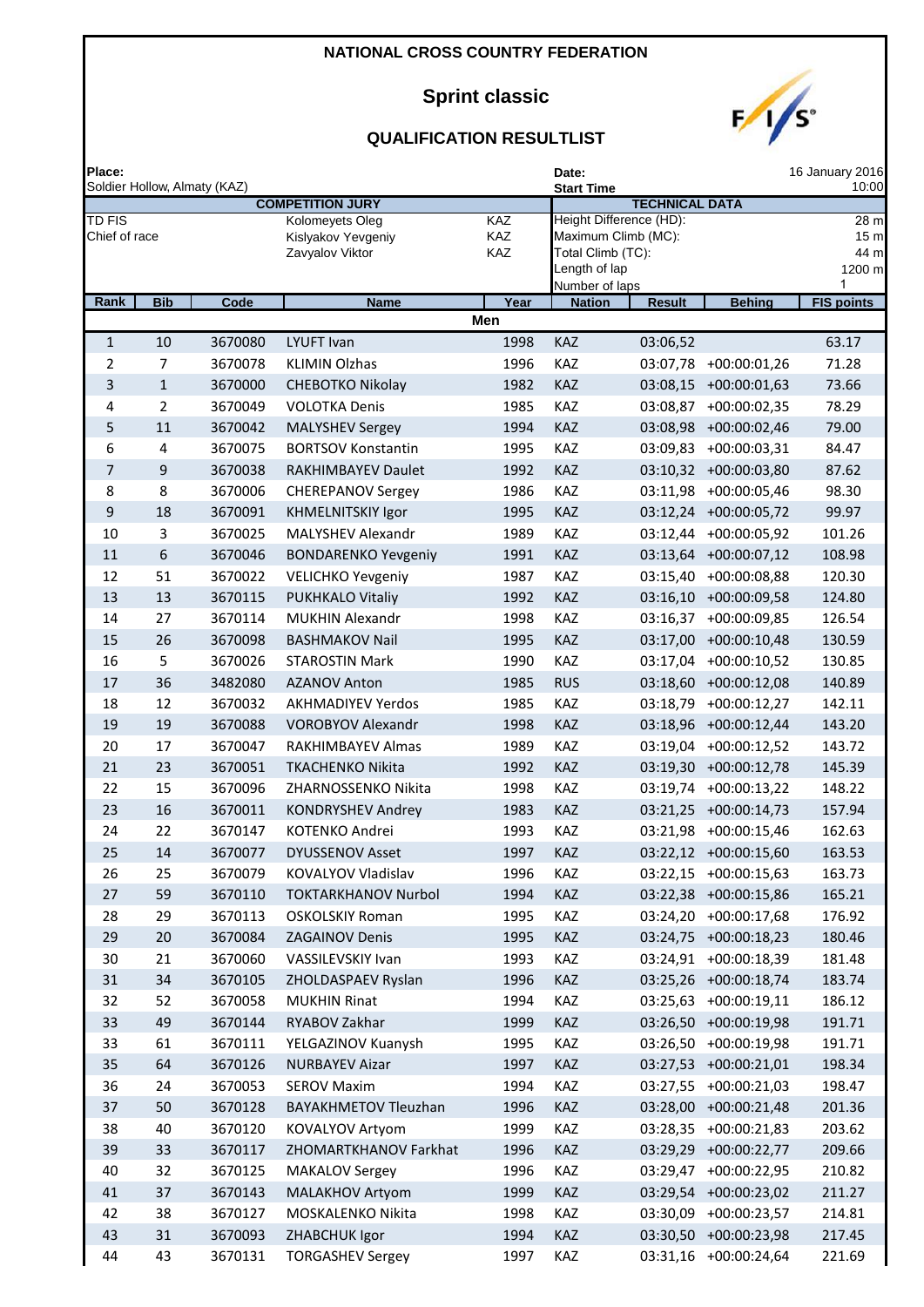|            | $-6^{\circ}$ C | $\overline{73}$ | $\overline{72}$            |      | 1          | $\Omega$   | $\Omega$              |        |
|------------|----------------|-----------------|----------------------------|------|------------|------------|-----------------------|--------|
| Air's temp |                | <b>Entries</b>  | <b>Ranked</b>              |      | <b>DNS</b> | <b>DNF</b> | <b>DSQ</b>            |        |
| <b>DNS</b> | 53             | 1320849         | <b>GOLOVKO Andrey</b>      | 1980 | <b>KAZ</b> |            |                       |        |
| 72         | 68             | 3670175         | <b>DANABEKULY Assylbek</b> | 1996 | KAZ        |            | 04:19,48 +00:01:12,96 | 532.57 |
| 71         | 63             | 3670180         | <b>SALAVAT Samgat</b>      | 1996 | KAZ        | 04:08,33   | $+00:01:01,81$        | 460.83 |
| 70         | 71             | 3670154         | <b>TERENTYEV Ilya</b>      | 1999 | KAZ        | 03:59,35   | $+00:00:52,83$        | 403.06 |
| 69         | 55             | 3670169         | ZHADRASSYNOV Ablay         | 1998 | KAZ        | 03:52,86   | $+00:00:46,34$        | 361.30 |
| 68         | 58             | 3670155         | <b>CHEPKASSOV Sergey</b>   | 1997 | <b>KAZ</b> | 03:50,27   | $+00:00:43,75$        | 344.64 |
| 67         | 67             | 3670166         | <b>TOLEGENOV Temirlan</b>  | 2001 | <b>KAZ</b> |            | 03:49,07 +00:00:42,55 | 336.92 |
| 66         | 60             | 3670157         | ABDIKADIROV Orynbassar     | 1998 | <b>KAZ</b> | 03:48,37   | $+00:00:41,85$        | 332.42 |
| 65         | 70             | 3670149         | <b>DUNENBAYEV Ruslan</b>   | 1997 | KAZ        | 03:43,35   | $+00:00:36,83$        | 300.12 |
| 64         | 48             | 3670137         | <b>ZHUCHOK Anatoliy</b>    | 1998 | KAZ        | 03:43,05   | $+00:00:36,53$        | 298.19 |
| 63         | 41             | 3670099         | <b>NOR Sergey</b>          | 1996 | <b>KAZ</b> | 03:42,77   | $+00:00:36,25$        | 296.39 |
| 62         | 65             | 3670173         | <b>NEMTSEV Nikolay</b>     | 1999 | <b>KAZ</b> |            | 03:41,95 +00:00:35,43 | 291.11 |
| 61         | 54             | 3670148         | <b>ABRAMKIN Stanislav</b>  | 1999 | <b>KAZ</b> | 03:40,12   | $+00:00:33,60$        | 279.34 |
| 60         | 46             | 3670129         | <b>STUKALOV Alexey</b>     | 1999 | <b>KAZ</b> | 03:39,24   | +00:00:32,72          | 273.68 |
| 59         | 39             | 3670082         | SOBOLEVSKIY Andrey         | 1996 | KAZ        | 03:38,97   | $+00:00:32,45$        | 271.94 |
| 58         | 42             | 3670161         | <b>KHASSANOV Nadil</b>     | 2000 | KAZ        | 03:37,50   | $+00:00:30,98$        | 262.48 |
| 57         | 35             | 3670133         | SADYKOV Zhanibek           | 1997 | <b>KAZ</b> |            | 03:37,22 +00:00:30,70 | 260.68 |
| 56         | 47             | 3670139         | ZHEXENBAYEV Mukagali       | 1999 | KAZ        | 03:37,10   | $+00:00:30,58$        | 259.91 |
| 54         | 69             | 3670172         | <b>ALPYSBAYEV Merkhat</b>  | 1998 | KAZ        | 03:36,79   | $+00:00:30,27$        | 257.92 |
| 54         | 57             | 3670170         | <b>ZUYEV Yegor</b>         | 2000 | KAZ        | 03:36,79   | $+00:00:30,27$        | 257.92 |
| 53         | 56             | 3670152         | <b>PANSHIN Pavel</b>       | 1999 | <b>KAZ</b> | 03:36,39   | $+00:00:29,87$        | 255.34 |
| 52         | 28             | 3670101         | <b>SPORYGIN Daniil</b>     | 1997 | KAZ        | 03:36,33   | $+00:00:29,81$        | 254.96 |
| 51         | 44             | 3670141         | <b>SHUVAYEV Vladislav</b>  | 1998 | KAZ        | 03:35,91   | $+00:00:29,39$        | 252.25 |
| 50         | 66             | 3670159         | <b>ASKAR Nurken</b>        | 1997 | KAZ        | 03:35,62   | $+00:00:29,10$        | 250.39 |
| 49         | 62             | 3670156         | <b>ABDIKADIROV Makhset</b> | 1997 | KAZ        | 03:34,50   | $+00:00:27,98$        | 243.18 |
| 48         | 72             | 3670171         | YESMUKHAN Yesbolat         | 1998 | KAZ        | 03:33,52   | $+00:00:27,00$        | 236.88 |
| 47         | 73             | 3670145         | <b>KALIPENOV Serik</b>     | 1995 | <b>KAZ</b> |            | 03:32,16 +00:00:25,64 | 228.13 |
| 46         | 30             | 3670092         | <b>BELETSKIY Danil</b>     | 1997 | KAZ        | 03:31,26   | $+00:00:24,74$        | 222.34 |
| 45         | 45             | 3670112         | KALIBEKOV Aldanysh         | 1996 | KAZ        | 03:31,24   | $+00:00:24,72$        | 222.21 |
|            |                |                 |                            |      |            |            |                       |        |

**Kolomeyets Oleg (KAZ)** TD - FIS



**Codex:** 2868 [http://alt-timing.com](http://alt-timing.com/) **Vesselova Olga (KAZ)** Race secretary  $\frac{y_{R}}{H}$ A  $\overline{\mathbf{3}}$ Ы

www.skisite.kz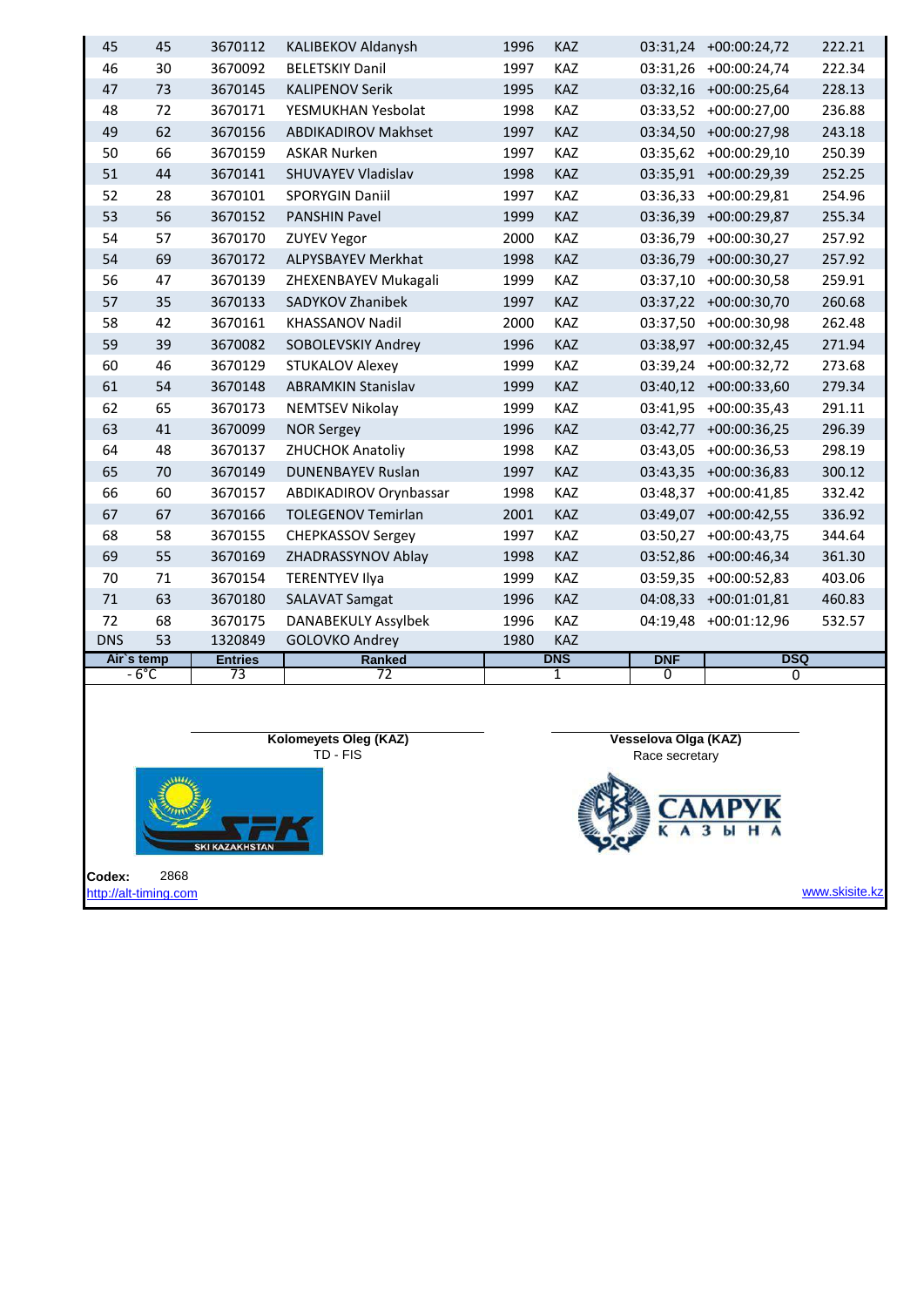# **Sprint classic**



| Place:                         |                |                              |                                                          |                   | Date:                                                                                                  | 16 January 2016                                |
|--------------------------------|----------------|------------------------------|----------------------------------------------------------|-------------------|--------------------------------------------------------------------------------------------------------|------------------------------------------------|
|                                |                | Soldier Hollow, Almaty (KAZ) | <b>COMPETITION JURY</b>                                  |                   | <b>Start Time</b><br><b>TECHNICAL DATA</b>                                                             | 10:00                                          |
| <b>TD FIS</b><br>Chief of race |                |                              | Kolomeyets Oleg<br>Kislyakov Yevgeniy<br>Zavyalov Viktor | KAZ<br>KAZ<br>KAZ | Height Difference (HD):<br>Maximum Climb (MC):<br>Total Climb (TC):<br>Length of lap<br>Number of laps | 28 m<br>15 <sub>m</sub><br>44 m<br>1200 m<br>1 |
| Rank                           | <b>Bib</b>     | Code                         | <b>Name</b>                                              | Year              | <b>Nation</b>                                                                                          |                                                |
|                                |                |                              |                                                          | Men               |                                                                                                        |                                                |
| $\mathbf{1}$                   | $\overline{4}$ | 3670049                      | <b>VOLOTKA Denis</b>                                     | 1985              | <b>KAZ</b>                                                                                             | Final                                          |
| $\overline{2}$                 | $\overline{2}$ | 3670078                      | <b>KLIMIN Olzhas</b>                                     | 1996              | KAZ                                                                                                    | Final                                          |
| 3                              | 10             | 3670025                      | MALYSHEV Alexandr                                        | 1989              | <b>KAZ</b>                                                                                             | Final                                          |
| 4                              | 8              | 3670006                      | <b>CHEREPANOV Sergey</b>                                 | 1986              | KAZ                                                                                                    | Final                                          |
| 5                              | 7              | 3670038                      | RAKHIMBAYEV Daulet                                       | 1992              | KAZ                                                                                                    | Final                                          |
| 6                              | 5              | 3670042                      | <b>MALYSHEV Sergey</b>                                   | 1994              | KAZ                                                                                                    | Final                                          |
| 7                              | 6              | 3670075                      | <b>BORTSOV Konstantin</b>                                | 1995              | KAZ                                                                                                    | Semi Finals                                    |
| 8                              | 12             | 3670022                      | <b>VELICHKO Yevgeniy</b>                                 | 1987              | KAZ                                                                                                    | Semi Finals                                    |
| 9                              | 9              | 3670091                      | <b>KHMELNITSKIY Igor</b>                                 | 1995              | <b>KAZ</b>                                                                                             | Semi Finals                                    |
| 10                             | 20             | 3670047                      | <b>RAKHIMBAYEV Almas</b>                                 | 1989              | KAZ                                                                                                    | Semi Finals                                    |
| 11                             | 13             | 3670115                      | <b>PUKHKALO Vitaliy</b>                                  | 1992              | KAZ                                                                                                    | Semi Finals                                    |
| 12                             | 19             | 3670088                      | <b>VOROBYOV Alexandr</b>                                 | 1998              | KAZ                                                                                                    | Semi Finals                                    |
| 13                             | 11             | 3670046                      | <b>BONDARENKO Yevgeniy</b>                               | 1991              | <b>KAZ</b>                                                                                             | <b>Quarter Finals</b>                          |
| 14                             | 14             | 3670114                      | <b>MUKHIN Alexandr</b>                                   | 1998              | KAZ                                                                                                    | <b>Quarter Finals</b>                          |
| 15                             | 23             | 3670011                      | <b>KONDRYSHEV Andrey</b>                                 | 1983              | <b>KAZ</b>                                                                                             | <b>Quarter Finals</b>                          |
| 16                             | 16             | 3670026                      | <b>STAROSTIN Mark</b>                                    | 1990              | KAZ<br><b>RUS</b>                                                                                      | <b>Quarter Finals</b><br><b>Quarter Finals</b> |
| 17                             | 17             | 3482080                      | <b>AZANOV Anton</b>                                      | 1985              |                                                                                                        |                                                |
| 18<br>19                       | 18<br>25       | 3670032<br>3670077           | <b>AKHMADIYEV Yerdos</b><br><b>DYUSSENOV Asset</b>       | 1985<br>1997      | KAZ<br><b>KAZ</b>                                                                                      | <b>Quarter Finals</b><br><b>Quarter Finals</b> |
| 20                             | 30             | 3670060                      | VASSILEVSKIY Ivan                                        | 1993              | KAZ                                                                                                    | <b>Quarter Finals</b>                          |
| 21                             | 15             | 3670098                      | <b>BASHMAKOV Nail</b>                                    | 1995              | KAZ                                                                                                    | <b>Quarter Finals</b>                          |
| 22                             | 21             | 3670051                      | <b>TKACHENKO Nikita</b>                                  | 1992              | KAZ                                                                                                    | <b>Quarter Finals</b>                          |
| 23                             | 24             | 3670147                      | KOTENKO Andrei                                           | 1993              | <b>KAZ</b>                                                                                             | <b>Quarter Finals</b>                          |
| 24                             | 28             | 3670113                      | <b>OSKOLSKIY Roman</b>                                   | 1995              | <b>KAZ</b>                                                                                             | <b>Quarter Finals</b>                          |
| 25                             | 29             | 3670084                      | <b>ZAGAINOV Denis</b>                                    | 1995              | <b>KAZ</b>                                                                                             | <b>Quarter Finals</b>                          |
| 26                             | 3              | 3670000                      | CHEBOTKO Nikolay                                         | 1982              | KAZ                                                                                                    | <b>Quarter Finals</b>                          |
| 27                             | 26             | 3670079                      | KOVALYOV Vladislav                                       | 1996              | KAZ                                                                                                    | <b>Quarter Finals</b>                          |
| 28                             | 27             | 3670110                      | <b>TOKTARKHANOV Nurbol</b>                               | 1994              | KAZ                                                                                                    | <b>Quarter Finals</b>                          |
| 29                             | 22             | 3670096                      | ZHARNOSSENKO Nikita                                      | 1998              | KAZ                                                                                                    | <b>Quarter Finals</b>                          |
| 30                             | 31             | 3670105                      | ZHOLDASPAEV Ryslan                                       | 1996              | KAZ                                                                                                    | Qualification                                  |
| 31                             | 32             | 3670058                      | <b>MUKHIN Rinat</b>                                      | 1994              | KAZ                                                                                                    | Qualification                                  |
| 32                             | 33             | 3670144                      | RYABOV Zakhar                                            | 1999              | KAZ                                                                                                    | Qualification                                  |
| 33                             | 34             | 3670111                      | YELGAZINOV Kuanysh                                       | 1995              | KAZ                                                                                                    | Qualification                                  |
| 34                             | 35             | 3670126                      | <b>NURBAYEV Aizar</b>                                    | 1997              | KAZ                                                                                                    | Qualification                                  |
| 35                             | 36             | 3670053                      | <b>SEROV Maxim</b>                                       | 1994              | KAZ                                                                                                    | Qualification                                  |
| 36                             | 37             | 3670128                      | BAYAKHMETOV Tleuzhan                                     | 1996              | KAZ                                                                                                    | Qualification                                  |
| 37                             | 38             | 3670120                      | KOVALYOV Artyom                                          | 1999              | KAZ                                                                                                    | Qualification                                  |
| 38                             | 39             | 3670117                      | ZHOMARTKHANOV Farkhat                                    | 1996              | KAZ                                                                                                    | Qualification                                  |
| 39                             | 40             | 3670125                      | <b>MAKALOV Sergey</b>                                    | 1996              | KAZ                                                                                                    | Qualification                                  |
| 40                             | 41             | 3670143                      | MALAKHOV Artyom                                          | 1999              | KAZ                                                                                                    | Qualification                                  |
| 41                             | 42             | 3670127                      | MOSKALENKO Nikita                                        | 1998              | KAZ                                                                                                    | Qualification                                  |
| 42                             | 43             | 3670093                      | ZHABCHUK Igor                                            | 1994              | KAZ                                                                                                    | Qualification                                  |
| 43                             | 44             | 3670131                      | <b>TORGASHEV Sergey</b>                                  | 1997              | KAZ                                                                                                    | Qualification                                  |
| 44                             | 45             | 3670112                      | KALIBEKOV Aldanysh                                       | 1996              | KAZ                                                                                                    | Qualification                                  |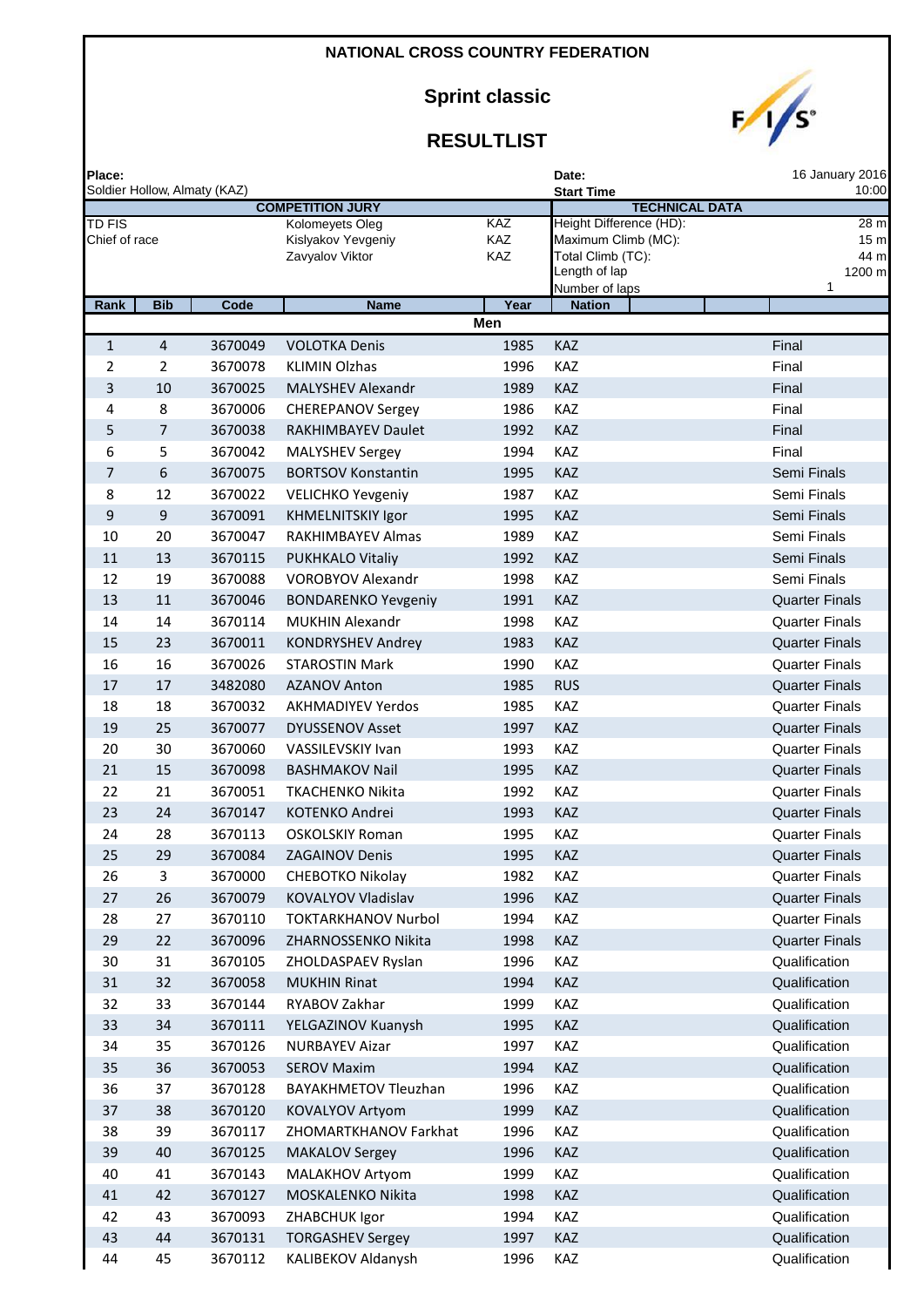| 45         | 46             | 3670092        | <b>BELETSKIY Danil</b>     | 1997 | <b>KAZ</b>   |                | Qualification |
|------------|----------------|----------------|----------------------------|------|--------------|----------------|---------------|
| 46         | 47             | 3670145        | <b>KALIPENOV Serik</b>     | 1995 | KAZ          |                | Qualification |
| 47         | 48             | 3670171        | YESMUKHAN Yesbolat         | 1998 | KAZ          |                | Qualification |
| 48         | 49             | 3670156        | <b>ABDIKADIROV Makhset</b> | 1997 | <b>KAZ</b>   |                | Qualification |
| 49         | 50             | 3670159        | <b>ASKAR Nurken</b>        | 1997 | KAZ          |                | Qualification |
| 50         | 51             | 3670141        | SHUVAYEV Vladislav         | 1998 | KAZ          |                | Qualification |
| 51         | 52             | 3670101        | <b>SPORYGIN Daniil</b>     | 1997 | KAZ          |                | Qualification |
| 52         | 53             | 3670152        | <b>PANSHIN Pavel</b>       | 1999 | KAZ          |                | Qualification |
| 53         | 54             | 3670170        | <b>ZUYEV Yegor</b>         | 2000 | <b>KAZ</b>   |                | Qualification |
| 54         | 55             | 3670172        | <b>ALPYSBAYEV Merkhat</b>  | 1998 | KAZ          |                | Qualification |
| 55         | 56             | 3670139        | ZHEXENBAYEV Mukagali       | 1999 | KAZ          |                | Qualification |
| 56         | 57             | 3670133        | SADYKOV Zhanibek           | 1997 | KAZ          |                | Qualification |
| 57         | 58             | 3670161        | <b>KHASSANOV Nadil</b>     | 2000 | KAZ          |                | Qualification |
| 58         | 59             | 3670082        | SOBOLEVSKIY Andrey         | 1996 | KAZ          |                | Qualification |
| 59         | 60             | 3670129        | <b>STUKALOV Alexey</b>     | 1999 | KAZ          |                | Qualification |
| 60         | 61             | 3670148        | <b>ABRAMKIN Stanislav</b>  | 1999 | KAZ          |                | Qualification |
| 61         | 62             | 3670173        | <b>NEMTSEV Nikolay</b>     | 1999 | KAZ          |                | Qualification |
| 62         | 63             | 3670099        | <b>NOR Sergey</b>          | 1996 | KAZ          |                | Qualification |
| 63         | 64             | 3670137        | <b>ZHUCHOK Anatoliy</b>    | 1998 | KAZ          |                | Qualification |
| 64         | 65             | 3670149        | <b>DUNENBAYEV Ruslan</b>   | 1997 | KAZ          |                | Qualification |
| 65         | 66             | 3670157        | ABDIKADIROV Orynbassar     | 1998 | <b>KAZ</b>   |                | Qualification |
| 66         | 67             | 3670166        | <b>TOLEGENOV Temirlan</b>  | 2001 | KAZ          |                | Qualification |
| 67         | 68             | 3670155        | <b>CHEPKASSOV Sergey</b>   | 1997 | <b>KAZ</b>   |                | Qualification |
| 68         | 69             | 3670169        | ZHADRASSYNOV Ablay         | 1998 | KAZ          |                | Qualification |
| 69         | 70             | 3670154        | <b>TERENTYEV Ilya</b>      | 1999 | KAZ          |                | Qualification |
| 70         | 71             | 3670180        | <b>SALAVAT Samgat</b>      | 1996 | KAZ          |                | Qualification |
| 71         | 72             | 3670175        | <b>DANABEKULY Assylbek</b> | 1996 | KAZ          |                | Qualification |
| <b>DSQ</b> | $1 *$          | 3670080        | LYUFT Ivan                 | 1998 | KAZ          |                |               |
| <b>DNS</b> |                | 1320849        | <b>GOLOVKO Andrey</b>      | 1980 | KAZ          |                |               |
| Air's temp |                | <b>Entries</b> | Ranked                     |      | <b>DNS</b>   | <b>DNF</b>     | <b>DSQ</b>    |
|            | $-6^{\circ}$ C | 73             | 72                         |      | $\mathbf{1}$ | $\overline{0}$ | 1             |

\* 325.4.2.9, 352.2.3

| Kolomeyets Oleg (KAZ)<br>TD - FIS       | Vesselova Olga (KAZ) |
|-----------------------------------------|----------------------|
| <b>SKI KAZAKHSTAN</b>                   | Race secretary       |
| 2869<br>Codex:<br>http://alt-timing.com | www.skisite.kz       |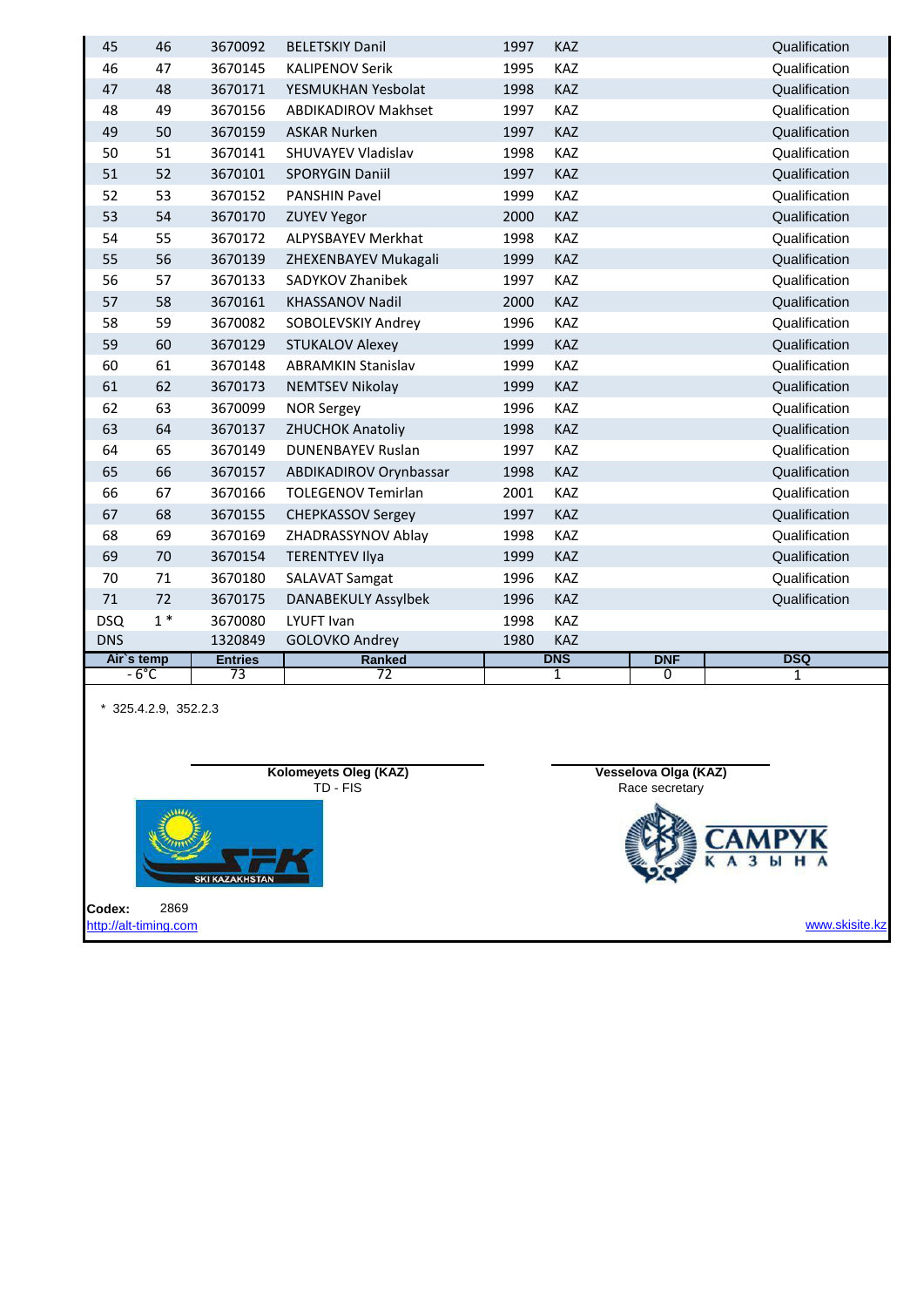# **Individual classic**



| Place:                         |                | Soldier Hollow, Almaty (KAZ) |                                                          |                          |              | Date:<br><b>Start Time</b>                                                  | 17 January 2016<br>10:00 |                                      |                   |
|--------------------------------|----------------|------------------------------|----------------------------------------------------------|--------------------------|--------------|-----------------------------------------------------------------------------|--------------------------|--------------------------------------|-------------------|
|                                |                |                              | <b>COMPETITION JURY</b>                                  |                          |              |                                                                             | <b>TECHNICAL DATA</b>    |                                      |                   |
| <b>TD FIS</b><br>Chief of race |                |                              | Kolomeyets Oleg<br>Kislyakov Yevgeniy<br>Zavyalov Viktor | <b>KAZ</b><br>KAZ<br>KAZ |              | Maximum Climb (MC):<br>Total Climb (TC):<br>Length of lap<br>Number of laps | Height Difference (HD):  | 71 m<br>47 m<br>135 m<br>3300 m<br>3 |                   |
| Rank                           | <b>Bib</b>     | Code                         | <b>Name</b>                                              |                          | Year         | <b>Nation</b>                                                               | <b>Result</b>            | <b>Behing</b>                        | <b>FIS points</b> |
|                                |                |                              |                                                          | <b>Men</b>               |              |                                                                             |                          |                                      |                   |
| $\mathbf{1}$                   | 65<br>74       | 3670025<br>3670049           | <b>MALYSHEV Alexandr</b>                                 |                          | 1989         | KAZ<br>KAZ                                                                  | 31:56,3<br>31:56,7       |                                      | 42.96             |
| 2<br>3                         | 76             | 3670042                      | <b>VOLOTKA Denis</b><br><b>MALYSHEV Sergey</b>           |                          | 1985<br>1994 | KAZ                                                                         | 32:08,4                  | $+00:00:00,4$<br>$+00:00:12,1$       | 43.13<br>48.01    |
| 4                              | 77             | 3670022                      | <b>VELICHKO Yevgeniy</b>                                 |                          | 1987         | KAZ                                                                         | 32:08,9                  | $+00:00:12,6$                        | 48.22             |
| 5                              | 69             | 3670078                      | <b>KLIMIN Olzhas</b>                                     |                          | 1996         | KAZ                                                                         | 32:24,3                  | $+00:00:28,0$                        | 54.65             |
| 6                              | 55             | 3670115                      | PUKHKALO Vitaliy                                         |                          | 1992         | KAZ                                                                         | 32:31,9                  | $+00:00:35,6$                        | 57.82             |
| 7                              | 75             | 3670000                      | <b>CHEBOTKO Nikolay</b>                                  |                          | 1982         | KAZ                                                                         | 32:37,2                  | $+00:00:40,9$                        | 60.03             |
| 8                              | 73             | 3670058                      | <b>MUKHIN Rinat</b>                                      |                          | 1994         | KAZ                                                                         | 32:45,5                  | $+00:00:49,2$                        | 63.50             |
| 9                              | 66             | 3670080                      | <b>LYUFT Ivan</b>                                        |                          | 1998         | KAZ                                                                         | 32:52,3                  | $+00:00:56,0$                        | 66.34             |
| 10                             | 68             | 3670026                      | <b>STAROSTIN Mark</b>                                    |                          | 1990         | KAZ                                                                         | 32:52,5                  | $+00:00:56,2$                        | 66.42             |
| 11                             | 61             | 3670047                      | RAKHIMBAYEV Almas                                        |                          | 1989         | KAZ                                                                         | 33:06,7                  | $+00:01:10,4$                        | 72.35             |
| 12                             | 70             | 3670032                      | <b>AKHMADIYEV Yerdos</b>                                 |                          | 1985         | <b>KAZ</b>                                                                  | 33:17,1                  | $+00:01:20,8$                        | 76.69             |
| 13                             | 62             | 3670038                      | RAKHIMBAYEV Daulet                                       |                          | 1992         | KAZ                                                                         | 33:33,0                  | $+00:01:36,7$                        | 83.33             |
| 14                             | 72             | 3670046                      | <b>BONDARENKO Yevgeniy</b>                               |                          | 1991         | KAZ                                                                         | 33:53,0                  | $+00:01:56,7$                        | 91.68             |
| 15                             | 48             | 3670098                      | <b>BASHMAKOV Nail</b>                                    |                          | 1995         | KAZ                                                                         | 33:56,0                  | $+00:01:59,7$                        | 92.93             |
| 16                             | 67             | 3670147                      | KOTENKO Andrei                                           |                          | 1993         | KAZ                                                                         | 33:57,7                  | $+00:02:01,4$                        | 93.64             |
| 17                             | 56             | 3670011                      | <b>KONDRYSHEV Andrey</b>                                 |                          | 1983         | KAZ                                                                         | 34:08,0                  | $+00:02:11,7$                        | 97.94             |
| 18                             | 54             | 3482080                      | <b>AZANOV Anton</b>                                      |                          | 1985         | <b>RUS</b>                                                                  | 34:18,3                  | $+00:02:22,0$                        | 102.24            |
| 19                             | 64             | 3670075                      | <b>BORTSOV Konstantin</b>                                |                          | 1995         | KAZ                                                                         | 34:22,2                  | $+00:02:25,9$                        | 103.87            |
| 20                             | 71             | 3670006                      | <b>CHEREPANOV Sergey</b>                                 |                          | 1986         | <b>KAZ</b>                                                                  | 34:23,1                  | $+00:02:26,8$                        | 104.24            |
| 21                             | 59             | 3670114                      | <b>MUKHIN Alexandr</b>                                   |                          | 1998         | KAZ                                                                         | 34:24,6                  | $+00:02:28,3$                        | 104.87            |
| 22                             | 60             | 3670079                      | KOVALYOV Vladislav                                       |                          | 1996         | <b>KAZ</b>                                                                  | 34:30,8                  | $+00:02:34,5$                        | 107.46            |
| 23                             | 53             | 3670060                      | VASSILEVSKIY Ivan                                        |                          | 1993         | KAZ                                                                         | 34:46,8                  | $+00:02:50,5$                        | 114.14            |
| 24                             | 49             | 3670077                      | <b>DYUSSENOV Asset</b>                                   |                          | 1997         | KAZ                                                                         | 34:49,4                  | $+00:02:53,1$                        | 115.22            |
| 25                             | 57             | 3670051                      | <b>TKACHENKO Nikita</b>                                  |                          | 1992         | <b>KAZ</b>                                                                  | 34:56,9                  | $+00:03:00,6$                        | 118.36            |
| 26                             | 52             | 3670088                      | <b>VOROBYOV Alexandr</b>                                 |                          | 1998         | KAZ                                                                         | 35:03,3                  | $+00:03:07,0$                        | 121.03            |
| 27                             | 41             | 3670127                      | MOSKALENKO Nikita                                        |                          | 1998         | <b>KAZ</b>                                                                  | 35:05,9                  | $+00:03:09,6$                        | 122.11            |
| 28                             | 47             | 3670073                      | <b>NAKONECHNYY Sergey</b>                                |                          | 1996         | <b>KAZ</b>                                                                  | 35:32,9                  | $+00:03:36,6$                        | 133.38            |
| 29                             | 39             | 3670091                      | <b>KHMELNITSKIY Igor</b>                                 |                          | 1995         | KAZ                                                                         | 35:39,7                  | $+00:03:43,4$                        | 136.22            |
| 30                             | 42             | 3670105                      | ZHOLDASPAEV Ryslan                                       |                          | 1996         | KAZ                                                                         | 35:42,7                  | $+00:03:46,4$                        | 137.48            |
| 31                             | 13             | 1320849                      | <b>GOLOVKO Andrey</b>                                    |                          | 1980         | KAZ                                                                         | 35:53,9                  | $+00:03:57,6$                        | 142.15            |
| 32                             | 63             | 3670053                      | <b>SEROV Maxim</b>                                       |                          | 1994         | KAZ                                                                         | 36:07,8                  | $+00:04:11,5$                        | 147.95            |
| 33                             | $\overline{2}$ | 3670111                      | YELGAZINOV Kuanysh                                       |                          | 1995         | KAZ                                                                         | 36:14,3                  | $+00:04:18,0$                        | 150.67            |
| 34                             | 58             | 3670096                      | ZHARNOSSENKO Nikita                                      |                          | 1998         | <b>KAZ</b>                                                                  | 36:16,1                  | $+00:04:19,8$                        | 151.42            |
| 35                             | 44             | 3670126                      | <b>NURBAYEV Aizar</b>                                    |                          | 1997         | KAZ                                                                         | 36:20,8                  | $+00:04:24,5$                        | 153.38            |
| 36                             | 50             | 3670071                      | <b>KOLOMEYETS Dmitriy</b>                                |                          | 1996         | KAZ                                                                         | 36:31,1                  | $+00:04:34,8$                        | 157.68            |
| 37                             | 30             | 3670141                      | SHUVAYEV Vladislav                                       |                          | 1998         | KAZ                                                                         | 36:33,5                  | $+00:04:37,2$                        | 158.68            |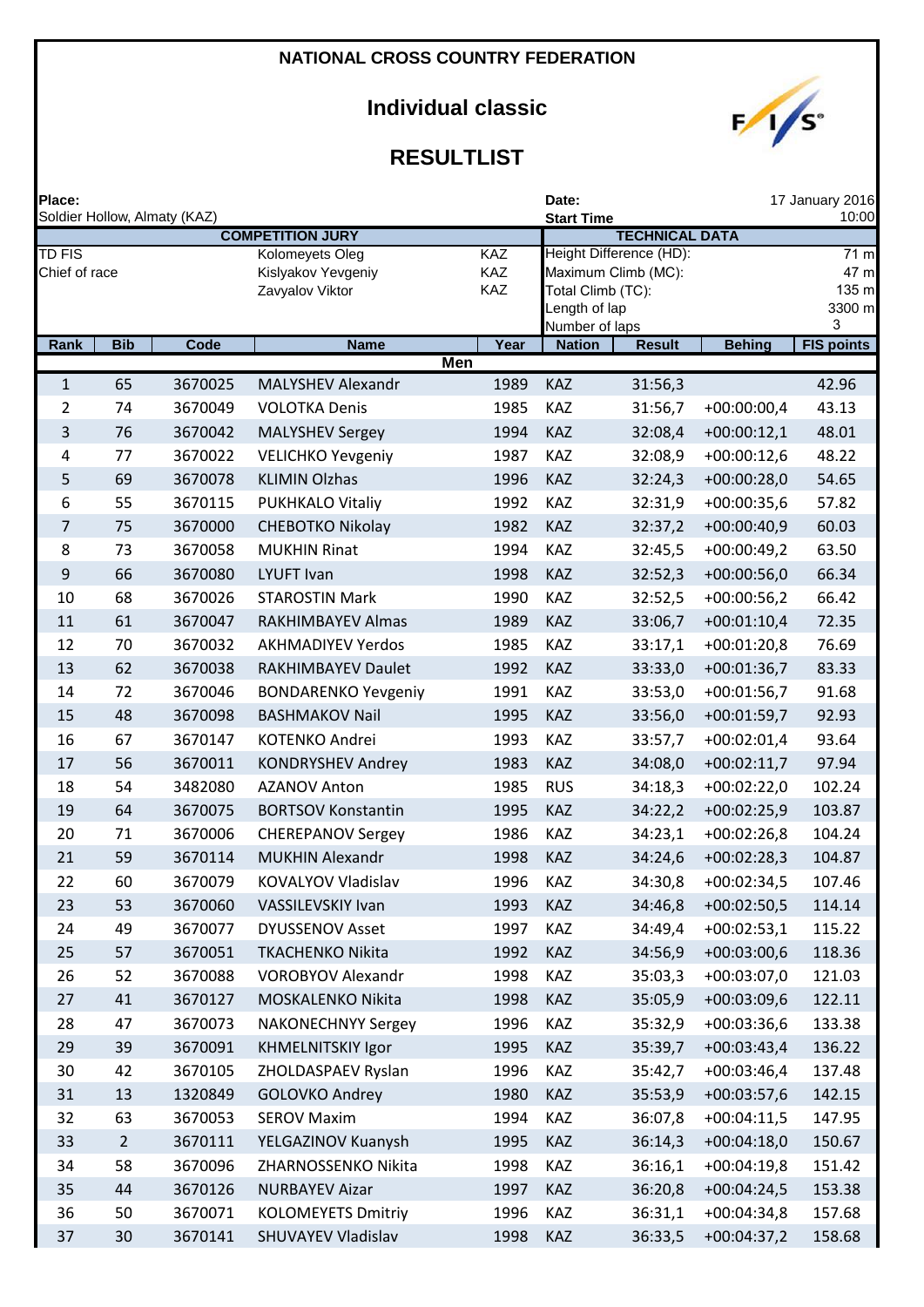| 38 | 16               | 3670152        | <b>PANSHIN Pavel</b>          | 1999     | KAZ        | 36:35,0        | $+00:04:38,7$       | 159.31 |
|----|------------------|----------------|-------------------------------|----------|------------|----------------|---------------------|--------|
| 39 | 32               | 3670120        | KOVALYOV Artyom               | 1999     | KAZ        | 36:38,4        | $+00:04:42,1$       | 160.73 |
| 40 | 28               | 3670125        | <b>MAKALOV Sergey</b>         | 1996     | KAZ        | 36:52,3        | $+00:04:56,0$       | 166.53 |
| 41 | 45               | 3670116        | <b>NURGAZIN Azamat</b>        | 1997     | KAZ        | 36:52,5        | $+00:04:56,2$       | 166.61 |
| 42 | 35               | 3670143        | <b>MALAKHOV Artyom</b>        | 1999     | KAZ        | 36:55,4        | $+00:04:59,1$       | 167.83 |
| 43 | 34               | 3670084        | <b>ZAGAINOV Denis</b>         | 1995     | KAZ        | 37:03,5        | $+00:05:07,2$       | 171.21 |
| 44 | 51               | 3670092        | <b>BELETSKIY Danil</b>        | 1997     | KAZ        | 37:04,9        | $+00:05:08,6$       | 171.79 |
| 45 | 38               | 3670133        | SADYKOV Zhanibek              | 1997     | KAZ        | 37:07,2        | $+00:05:10,9$       | 172.75 |
| 46 | 46               | 3670093        | ZHABCHUK Igor                 | 1994     | KAZ        | 37:08,6        | $+00:05:12,3$       | 173.34 |
| 47 | 21               | 3670097        | <b>SHUBIN Dmitriy</b>         | 1997     | KAZ        | 37:16,8        | $+00:05:20,5$       | 176.76 |
| 48 | $\overline{7}$   | 3670159        | <b>ASKAR Nurken</b>           | 1997     | KAZ        | 37:19,6        | $+00:05:23,3$       | 177.93 |
| 49 | 27               | 3670129        | <b>STUKALOV Alexey</b>        | 1999     | KAZ        | 37:19,7        | $+00:05:23,4$       | 177.97 |
| 50 | 24               | 3670117        | ZHOMARTKHANOV Farkhat         | 1996     | KAZ        | 37:25,5        | $+00:05:29,2$       | 180.39 |
| 51 | $\boldsymbol{6}$ | 3670154        | <b>TERENTYEV Ilya</b>         | 1999     | KAZ        | 37:29,8        | $+00:05:33,5$       | 182.19 |
| 52 | 3                | 3670149        | <b>DUNENBAYEV Ruslan</b>      | 1997     | KAZ        | 37:44,7        | $+00:05:48,4$       | 188.41 |
| 53 | 29               | 3670144        | RYABOV Zakhar                 | 1999     | KAZ        | 37:45,8        | $+00:05:49,5$       | 188.87 |
| 54 | 5                | 3670171        | YESMUKHAN Yesbolat            | 1998     | KAZ        | 37:49,7        | $+00:05:53,4$       | 190.49 |
| 55 | 15               | 3670173        | <b>NEMTSEV Nikolay</b>        | 1999     | KAZ        | 37:54,7        | $+00:05:58,4$       | 192.58 |
| 56 | $\mathbf{1}$     | 3670172        | <b>ALPYSBAYEV Merkhat</b>     | 1998     | KAZ        | 37:56,9        | $+00:06:00,6$       | 193.50 |
| 57 | 40               | 3670101        | <b>SPORYGIN Daniil</b>        | 1997     | KAZ        | 38:15,2        | $+00:06:18,9$       | 201.14 |
| 58 | 43               | 3670113        | <b>OSKOLSKIY Roman</b>        | 1995     | KAZ        | 38:32,6        | $+00:06:36,3$       | 208.40 |
| 59 | 9                | 3670156        | <b>ABDIKADIROV Makhset</b>    | 1997     | KAZ        | 38:37,7        | $+00:06:41,4$       | 210.53 |
| 60 | 23               | 3670137        | <b>ZHUCHOK Anatoliy</b>       | 1998     | KAZ        | 38:40,3        | $+00:06:44,0$       | 211.62 |
| 61 | 36               | 3670082        | SOBOLEVSKIY Andrey            | 1996     | KAZ        | 38:43,3        | $+00:06:47,0$       | 212.87 |
| 62 | $\overline{a}$   | 3670110        | <b>TOKTARKHANOV Nurbol</b>    | 1994     | KAZ        | 38:45,7        | $+00:06:49,4$       | 213.87 |
| 63 | 33               | 3670139        | ZHEXENBAYEV Mukagali          | 1999     | KAZ        | 39:03,0        | $+00:07:06,7$       | 221.09 |
| 64 | 25               | 3670099        | <b>NOR Sergey</b>             | 1996     | KAZ        | 39:05,2        | $+00:07:08,9$       | 222.01 |
| 65 | 19               | 3670157        | <b>ABDIKADIROV Orynbassar</b> | 1998     | <b>KAZ</b> | 39:14,7        | $+00:07:18,4$       | 225.98 |
| 66 | 12               | 3670170        | <b>ZUYEV Yegor</b>            | 2000     | KAZ        | 39:20,2        | $+00:07:23,9$       | 228.28 |
| 67 | 20               | 3670148        | <b>ABRAMKIN Stanislav</b>     | 1999 KAZ |            |                | 39:30,4 +00:07:34,1 | 232.53 |
| 68 | 37               | 3670161        | <b>KHASSANOV Nadil</b>        | 2000     | KAZ        | 39:35,2        | +00:07:38,9         | 234.54 |
| 69 | 10               | 3670155        | <b>CHEPKASSOV Sergey</b>      | 1997     | KAZ        | 39:42,1        | $+00:07:45,8$       | 237.42 |
| 70 | 22               | 3670131        | <b>TORGASHEV Sergey</b>       | 1997     | KAZ        | 39:50,8        | $+00:07:54,5$       | 241.05 |
| 71 | 18               | 3670145        | <b>KALIPENOV Serik</b>        | 1995     | KAZ        | 40:04,3        | $+00:08:08,0$       | 246.69 |
| 72 | 31               | 3670112        | KALIBEKOV Aldanysh            | 1996     | KAZ        | 40:35,3        | $+00:08:39,0$       | 259.63 |
| 73 | 8                | 3670166        | <b>TOLEGENOV Temirlan</b>     | 2001     | KAZ        | 42:12,5        | $+00:10:16,2$       | 300.21 |
| 74 | 26               | 3670128        | <b>BAYAKHMETOV Tleuzhan</b>   | 1996     | KAZ        | 44:47,9        | $+00:12:51,6$       | 365.08 |
| 75 | 11               | 3670169        | ZHADRASSYNOV Ablay            | 1998     | KAZ        | 45:16,8        | $+00:13:20,5$       | 377.15 |
| 76 | 14               | 3670180        | <b>SALAVAT Samgat</b>         | 1996     | KAZ        | 45:50,3        | $+00:13:54,0$       | 391.13 |
| 77 | 17               | 3670175        | <b>DANABEKULY Assylbek</b>    | 1996     | KAZ        | 48:35,2        | $+00:16:38,9$       | 459.97 |
|    | Air's temp       | <b>Entries</b> | <b>Ranked</b>                 |          | <b>DNS</b> | <b>DNF</b>     | <b>DSQ</b>          |        |
|    | - 8°C, snow      | 77             | 77                            |          | 0          | $\overline{0}$ | 0                   |        |

Kolomeyets Oleg (KAZ) Vesselova Olga (KAZ) TD - FIS Race secretary



**Codex:** 2871 [http://alt-timing.com](http://alt-timing.com/) www.skisite.kz



 $K$   $A$   $3$   $H$ 

 $\frac{1}{\sqrt{2}}$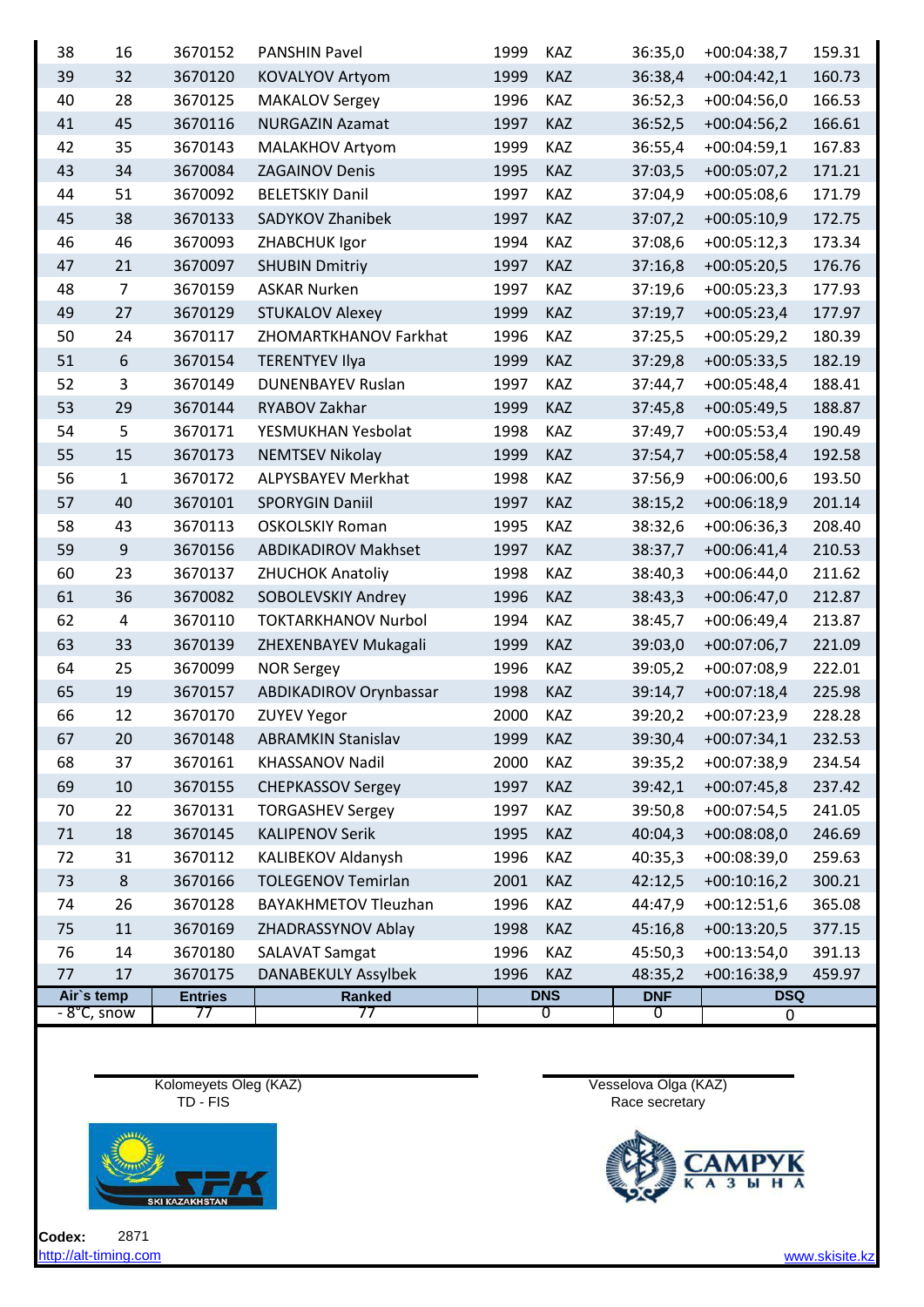## **Individual classic**



| Place:           |            |                              |                              |               | Date:                           |                         |               | 17 January 2016           |
|------------------|------------|------------------------------|------------------------------|---------------|---------------------------------|-------------------------|---------------|---------------------------|
|                  |            | Soldier Hollow, Almaty (KAZ) | <b>COMPETITION JURY</b>      |               | <b>Start Time</b>               | <b>TECHNICAL DATA</b>   |               | 11:30                     |
| <b>TD FIS</b>    |            |                              | Kolomeyets Oleg              | KAZ           |                                 | Height Difference (HD): |               | $\overline{5}9 \text{ m}$ |
| Chief of race    |            |                              | Kislyakov Yevgeniy           | KAZ           |                                 | Maximum Climb (MC):     |               | 40 m                      |
|                  |            |                              | Zavyalov Viktor              | KAZ           | Total Climb (TC):               |                         |               | 102 m                     |
|                  |            |                              |                              |               | Length of lap<br>Number of laps |                         |               | 2587 m<br>2               |
| Rank             | <b>Bib</b> | Code                         | <b>Name</b>                  | Year          | <b>Nation</b>                   | <b>Result</b>           | <b>Behing</b> | <b>FIS points</b>         |
|                  |            |                              |                              | <b>Ladies</b> |                                 |                         |               |                           |
| $\mathbf{1}$     | 143        | 1319976                      | KOLOMINA Yelena              | 1981          | <b>KAZ</b>                      | 16:57,1                 |               | 60.99                     |
| $\overline{2}$   | 140        | 3675029                      | <b>STOYAN Anna</b>           | 1993          | KAZ                             | 17:44,8                 | $+00:00:47,7$ | 98.51                     |
| 3                | 142        | 3675036                      | <b>MANDRIKA Olga</b>         | 1993          | <b>KAZ</b>                      | 17:52,3                 | $+00:00:55,2$ | 104.41                    |
| 4                | 139        | 3675041                      | SHURYGA Alina                | 1996          | KAZ                             | 17:56,7                 | $+00:00:59,6$ | 107.87                    |
| 5                | 141        | 3675049                      | <b>BYKOVA Irina</b>          | 1993          | KAZ                             | 18:01,5                 | $+00:01:04,4$ | 111.64                    |
| 6                | 138        | 3675066                      | <b>TYULENEVA Valeriya</b>    | 1997          | KAZ                             | 18:01,6                 | $+00:01:04,5$ | 111.72                    |
| 7                | 137        | 3675090                      | TARASSOVA Anzelika           | 1999          | KAZ                             | 18:12,5                 | $+00:01:15,4$ | 120.30                    |
| 8                | 131        | 3675059                      | SOKOLOVSKAYA Natalya         | 1998          | KAZ                             | 18:17,2                 | $+00:01:20,1$ | 123.99                    |
| $\boldsymbol{9}$ | 135        | 3675018                      | <b>MATROSSOVA Marina</b>     | 1990          | KAZ                             | 18:32,8                 | $+00:01:35,7$ | 136.26                    |
| 10               | 136        | 3485940                      | <b>BANNIKOVA Natalia</b>     | 1993          | <b>RUS</b>                      | 18:41,4                 | $+00:01:44,3$ | 143.03                    |
| 11               | 128        | 3675043                      | <b>EBEL Valentina</b>        | 1994          | KAZ                             | 18:41,8                 | $+00:01:44,7$ | 143.34                    |
| 12               | 130        | 3675044                      | <b>EBEL Tamara</b>           | 1994          | KAZ                             | 18:42,1                 | $+00:01:45,0$ | 143.58                    |
| 13               | 132        | 3675050                      | <b>MANDRIKA Yekaterina</b>   | 1995          | KAZ                             | 18:57,6                 | $+00:02:00,5$ | 155.77                    |
| 14               | 123        | 3675057                      | PAK Yana                     | 1995          | KAZ                             | 19:08,3                 | $+00:02:11,2$ | 164.19                    |
| 15               | 127        | 3675054                      | <b>TURSUNKHANOVA Aigerim</b> | 1996          | KAZ                             | 19:16,5                 | $+00:02:19,4$ | 170.64                    |
| 16               | 129        | 3675053                      | MUTAGAROVA Elmira            | 1996          | KAZ                             | 19:16,6                 | $+00:02:19,5$ | 170.71                    |
| 17               | 134        | 3675078                      | <b>GRISHKO Marina</b>        | 1997          | KAZ                             | 19:17,0                 | $+00:02:19,9$ | 171.03                    |
| 18               | 124        | 3675042                      | KALIPENOVA Zura              | 1994          | KAZ                             | 19:17,5                 | $+00:02:20,4$ | 171.42                    |
| 19               | 118        | 3675068                      | FISSUN Yekaterina            | 1997          | <b>KAZ</b>                      | 19:18,1                 | $+00:02:21,0$ | 171.89                    |
| 20               | 125        | 3675065                      | <b>BOIKO Anastassiya</b>     | 1993          | KAZ                             | 19:25,8                 | $+00:02:28,7$ | 177.95                    |
| 21               | 122        | 3675046                      | RYAZHKO Darya                | 1995          | KAZ                             | 19:33,8                 | $+00:02:36,7$ | 184.24                    |
| 22               | 117        | 3675086                      | MAKHMUTOVA Kamila            | 1999          | KAZ                             | 19:37,9                 | $+00:02:40,8$ | 187.47                    |
| 23               | 126        | 3675063                      | CHERNYKH Natalya             | 1999          | KAZ                             | 19:39,9                 | $+00:02:42,8$ | 189.04                    |
| 24               | 114        | 3675087                      | MAKSHAYEVA Anastassiya       | 1998          | KAZ                             | 19:50,7                 | $+00:02:53,6$ | 197.54                    |
| 25               | 103        | 3675111                      | <b>SHMIDT Kristina</b>       | 1999          | KAZ                             | 19:51,8                 | $+00:02:54,7$ | 198.40                    |
| 26               | 105        | 3675103                      | KADIROVA Gulsina             | 1999          | KAZ                             | 19:55,1                 | $+00:02:58,0$ | 201.00                    |
| 27               | 133        | 3675062                      | VARFOLOMEYEVA Anna           | 1998          | KAZ                             | 19:55,3                 | $+00:02:58,2$ | 201.15                    |
| 28               | 116        | 3675076                      | <b>ANDRUKH Natalya</b>       | 1994          | KAZ                             | 20:09,4                 | $+00:03:12,3$ | 212.24                    |
| 29               | 112        | 3675079                      | <b>MELNIK Anna</b>           | 1998          | KAZ                             | 20:10,2                 | $+00:03:13,1$ | 212.87                    |
| $30\,$           | 119        | 3675080                      | SIDORENKO Yekaterina         | 1999          | KAZ                             | 20:14,7                 | $+00:03:17,6$ | 216.41                    |
| 31               | 115        | 3675098                      | PIKUNOVA Tatyana             | 1998          | KAZ                             | 20:18,6                 | $+00:03:21,5$ | 219.48                    |
| 32               | 113        | 3675085                      | <b>BOBKO Alexandra</b>       | 1998          | KAZ                             | 20:37,8                 | $+00:03:40,7$ | 234.58                    |
| 33               | 120        | 3675064                      | SARKISSOVA Kristina          | 1995          | KAZ                             | 20:49,4                 | $+00:03:52,3$ | 243.71                    |
| 34               | 104        | 3675107                      | ZHERDEVA Xeniya              | 2000          | KAZ                             | 21:01,9                 | $+00:04:04,8$ | 253.54                    |
| 35               | 106        | 3675113                      | OLKHOVA Anastassiya          | 2000          | KAZ                             | 21:21,5                 | $+00:04:24,4$ | 268.95                    |
| 36               | 102        | 3675102                      | FERAFONTOVA Kristina         | 2000          | KAZ                             | 21:38,2                 | $+00:04:41,1$ | 282.09                    |
| 37               | 108        | 3675075                      | <b>BATALOVA Irina</b>        | 1995          | KAZ                             | 21:47,1                 | $+00:04:50,0$ | 289.09                    |
| 38               | 110        | 3675096                      | MANABOVA Sabina              | 1999          | KAZ                             | 21:52,1                 | $+00:04:55,0$ | 293.02                    |
| 39               | 107        | 3675093                      | KATAYEVA Viktoriya           | 1999          | KAZ                             | 21:52,8                 | $+00:04:55,7$ | 293.57                    |
| 40               | 111        | 3675088                      | <b>TKACHUK Irina</b>         | 1998          | KAZ                             | 21:53,7                 | $+00:04:56,6$ | 294.28                    |
| $41\,$           | 109        | 3675074                      | MAMONTOVA Viktoriya          | 1996          | KAZ                             | 21:56,8                 | $+00:04:59,7$ | 296.72                    |
| 42               | 101        | 3675106                      | KHMELNITSKAYA Anastassiya    | 2000          | KAZ                             | 23:09,5                 | $+00:06:12,4$ | 353.90                    |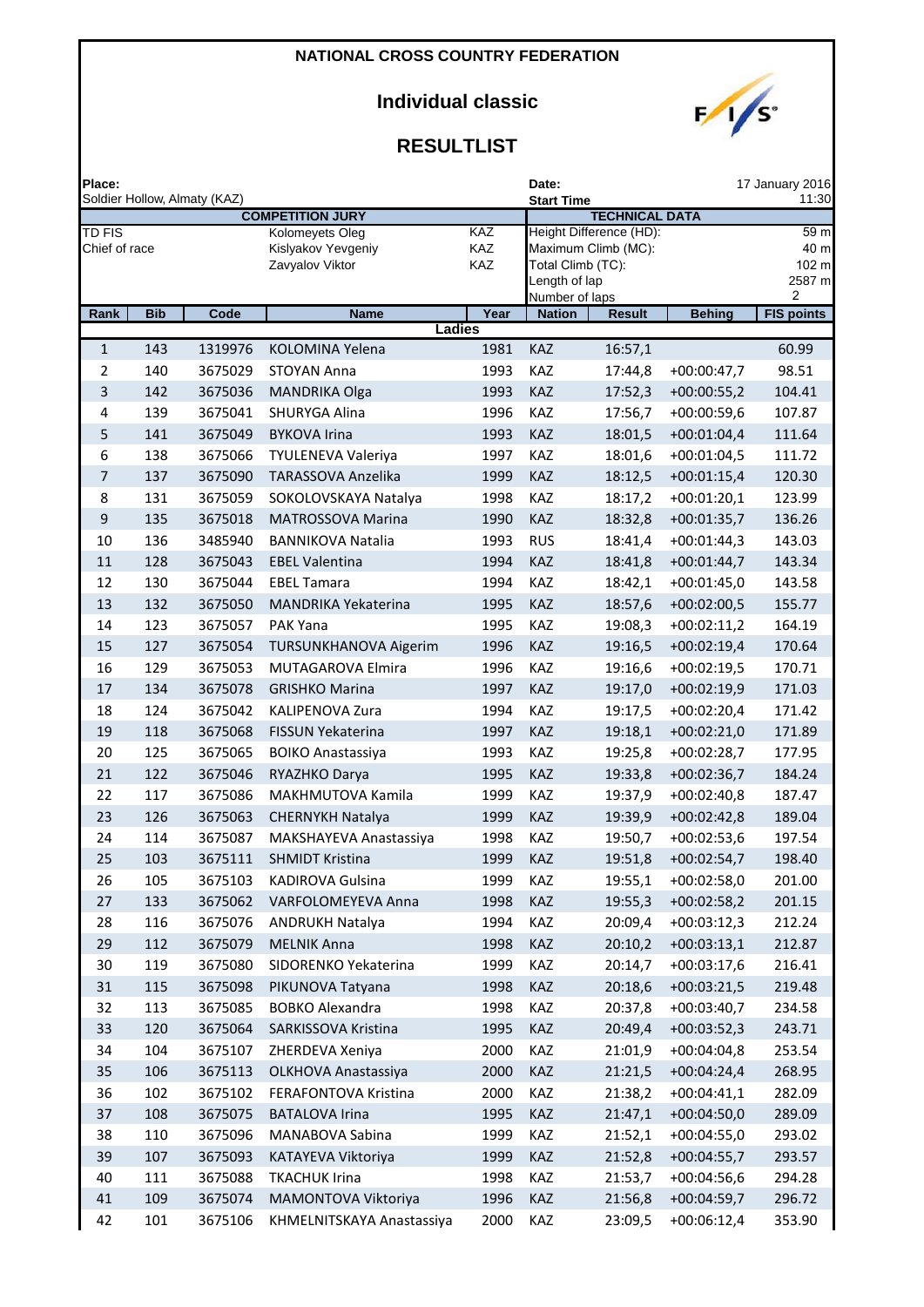| <b>DNS</b> | 121                           |                                   | 3675058 ASTAFYEVA Valeriya | 1998 | <b>KAZ</b> |                                        |                     |
|------------|-------------------------------|-----------------------------------|----------------------------|------|------------|----------------------------------------|---------------------|
|            | Air's temp                    | <b>Entries</b>                    | Ranked                     |      | <b>DNS</b> | <b>DNF</b>                             | <b>DSQ</b>          |
|            | $-8^{\circ}$ C, snow          | 43                                | 42                         |      |            | υ                                      | 0                   |
|            |                               | Kolomeyets Oleg (KAZ)<br>TD - FIS |                            |      |            | Vesselova Olga (KAZ)<br>Race secretary |                     |
|            |                               | <b>SKI KAZAKHSTAN</b>             |                            |      |            |                                        | УK<br><b>KA3 HA</b> |
| Codex:     | 2870<br>http://alt-timing.com |                                   |                            |      |            |                                        | www.skisite.kz      |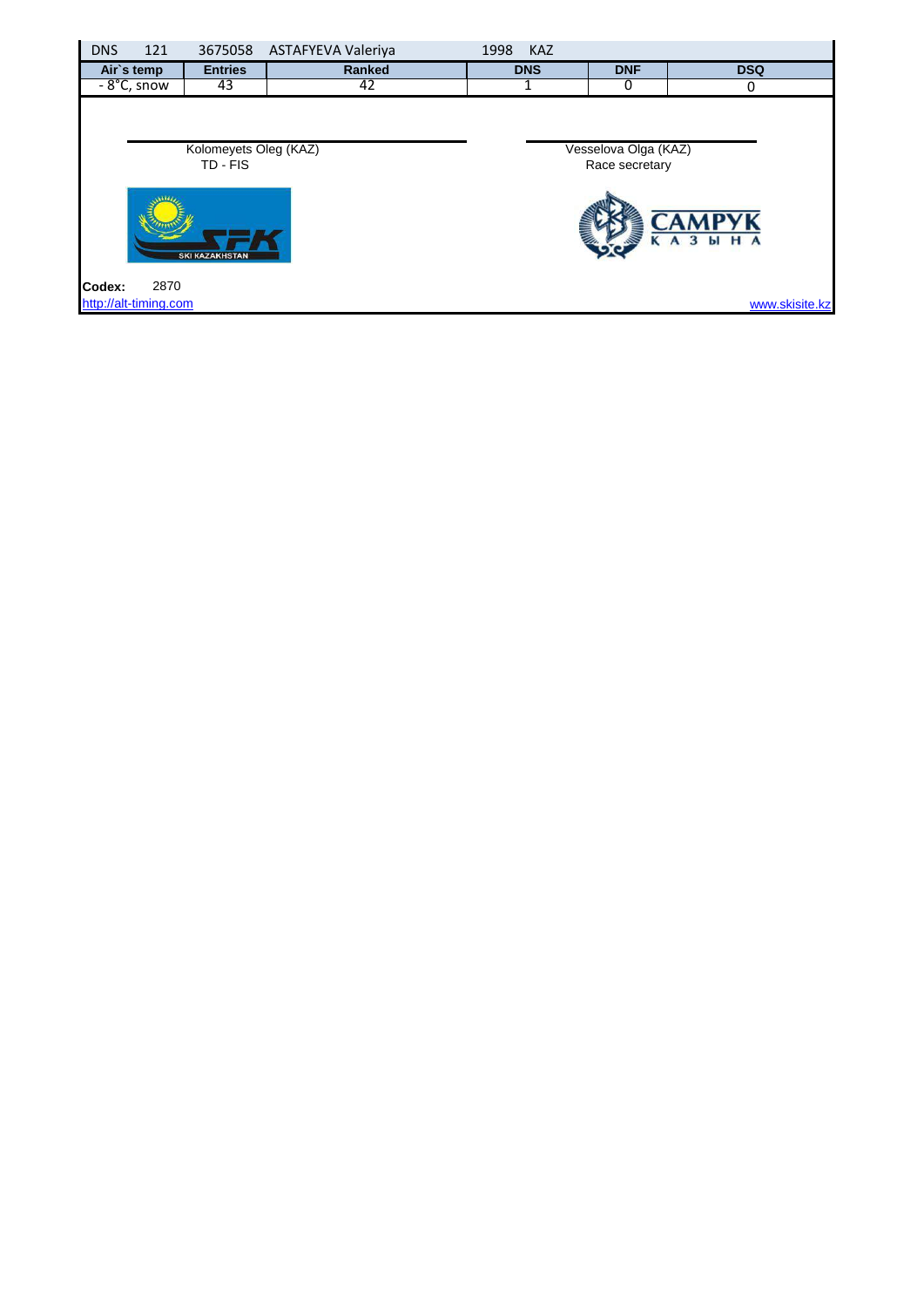### **Sprint Free**



| Place:           |                              |         |                                       |               | Date:<br>19 January 2016 |                       |                |                 |  |  |
|------------------|------------------------------|---------|---------------------------------------|---------------|--------------------------|-----------------------|----------------|-----------------|--|--|
|                  | Soldier Hollow, Almaty (KAZ) |         |                                       |               | Starttime                |                       |                | 10:30           |  |  |
| <b>TD FIS</b>    |                              |         | <b>COMPETITION JURY</b>               | KAZ           | Height Difference (HD):  | <b>TECHNICAL DATA</b> |                | 28 <sub>m</sub> |  |  |
| Chief of race    |                              |         | Kolomeyets Oleg<br>Kislyakov Yevgeniy | KAZ           | Maximum Climb (MC):      |                       |                | 15 <sub>m</sub> |  |  |
|                  |                              |         | Zavyalov Viktor                       | <b>KAZ</b>    | Total Climb (TC):        |                       |                | 44 m            |  |  |
|                  |                              |         |                                       |               | Length of lap            |                       |                | 1200 m          |  |  |
|                  |                              |         |                                       |               | Number of laps           |                       |                | 1               |  |  |
| Rank             | <b>Bib</b>                   | Code    | <b>Name</b>                           | Year          | <b>Nation</b>            | <b>Result</b>         | <b>Behing</b>  | <b>FIS</b>      |  |  |
|                  |                              |         |                                       | <b>Ladies</b> |                          |                       |                |                 |  |  |
| $1\,$            | 103                          | 1319976 | KOLOMINA Yelena                       | 1981          | KAZ                      | 03:25,33              |                | 103.89          |  |  |
| $\overline{2}$   | 102                          | 3485940 | <b>BANNIKOVA Natalia</b>              | 1993          | <b>RUS</b>               | 03:26,30              | +00:00:00,97   | 109.56          |  |  |
| $\overline{3}$   | 106                          | 3675041 | SHURYGA Alina                         | 1996          | KAZ                      | 03:31,86              | $+00:00:06,53$ | 142.05          |  |  |
| 4                | 104                          | 3675049 | <b>BYKOVA Irina</b>                   | 1993          | KAZ                      | 03:34,81              | +00:00:09,48   | 159.29          |  |  |
| 5                | 101                          | 3675029 | <b>STOYAN Anna</b>                    | 1993          | KAZ                      | 03:35,53              | $+00:00:10,20$ | 163.50          |  |  |
| 6                | 139                          | 3675018 | MATROSSOVA Marina                     | 1990          | <b>KAZ</b>               | 03:37,53              | $+00:00:12,20$ | 175.19          |  |  |
| 7                | 112                          | 3675046 | RYAZHKO Darya                         | 1995          | KAZ                      | 03:39,35              | $+00:00:14,02$ | 185.83          |  |  |
| 8                | 115                          | 3675059 | SOKOLOVSKAYA Natalya                  | 1998          | KAZ                      | 03:42,54              | $+00:00:17,21$ | 204.47          |  |  |
| $\boldsymbol{9}$ | 126                          | 3675064 | SARKISSOVA Kristina                   | 1995          | KAZ                      | 03:43,55              | $+00:00:18,22$ | 210.37          |  |  |
| 10               | 125                          | 3675065 | <b>BOIKO Anastassiya</b>              | 1993          | KAZ                      | 03:46,64              | $+00:00:21,31$ | 228.43          |  |  |
| $11\,$           | 116                          | 3675062 | <b>VARFOLOMEYEVA Anna</b>             | 1998          | <b>KAZ</b>               | 03:46,69              | $+00:00:21,36$ | 228.72          |  |  |
| 12               | 107                          | 3675053 | MUTAGAROVA Elmira                     | 1996          | KAZ                      | 03:46,95              | $+00:00:21,62$ | 230.24          |  |  |
| 13               | 114                          | 3675078 | <b>GRISHKO Marina</b>                 | 1997          | KAZ                      | 03:47,73              | +00:00:22,40   | 234.80          |  |  |
| 14               | 111                          | 3675066 | TYULENEVA Valeriya                    | 1997          | <b>KAZ</b>               | 03:47,78              | $+00:00:22,45$ | 235.09          |  |  |
| 15               | 120                          | 3675042 | <b>KALIPENOVA Zura</b>                | 1994          | KAZ                      | 03:48,43              | $+00:00:23,10$ | 238.89          |  |  |
| 16               | 117                          | 3675076 | <b>ANDRUKH Natalya</b>                | 1994          | <b>KAZ</b>               | 03:50,36              | $+00:00:25,03$ | 250.17          |  |  |
| 17               | 129                          | 3675063 | <b>CHERNYKH Natalya</b>               | 1999          | <b>KAZ</b>               | 03:50,64              | $+00:00:25,31$ | 251.81          |  |  |
| 18               | 110                          | 3675043 | <b>EBEL Valentina</b>                 | 1994          | KAZ                      | 03:51,58              | $+00:00:26,25$ | 257.30          |  |  |
| 19               | 124                          | 3675080 | SIDORENKO Yekaterina                  | 1999          | KAZ                      | 03:51,63              | +00:00:26,30   | 257.59          |  |  |
| 20               | 118                          | 3675068 | <b>FISSUN Yekaterina</b>              | 1997          | KAZ                      |                       |                | 269.63          |  |  |
|                  |                              |         |                                       |               |                          | 03:53,69              | +00:00:28,36   |                 |  |  |
| 21               | 109                          | 3675044 | <b>EBEL Tamara</b>                    | 1994          | KAZ                      | 03:54,76              | $+00:00:29,43$ | 275.89          |  |  |
| 22               | 143                          | 3675103 | <b>KADIROVA Gulsina</b>               | 1999          | KAZ                      | 03:57,97              | $+00:00:32,64$ | 294.65          |  |  |
| 23               | 131                          | 3675086 | MAKHMUTOVA Kamila                     | 1999          | KAZ                      | 03:58,89              | $+00:00:33,56$ | 300.02          |  |  |
| 24               | 127                          | 3675098 | PIKUNOVA Tatyana                      | 1998          | KAZ                      | 03:59,23              | +00:00:33,90   | 302.01          |  |  |
| 25               | 119                          | 3675057 | PAK Yana                              | 1995          | KAZ                      | 03:59,72              | +00:00:34,39   | 304.87          |  |  |
| 26               | 128                          | 3675079 | <b>MELNIK Anna</b>                    | 1998          | KAZ                      | 03:59,78              | $+00:00:34,45$ | 305.22          |  |  |
| 27               | 123                          | 3675054 | <b>TURSUNKHANOVA Aigerim</b>          | 1996          | KAZ                      | 04:01,65              | +00:00:36,32   | 316.15          |  |  |
| 28               | 142                          | 3675107 | ZHERDEVA Xeniya                       | 2000          | KAZ                      | 04:06,66              | +00:00:41,33   | 345.43          |  |  |
| 29               | 136                          | 3675088 | <b>TKACHUK Irina</b>                  | 1998          | KAZ                      | 04:08,36              | +00:00:43,03   | 355.37          |  |  |
| 30               | 145                          | 3675113 | OLKHOVA Anastassiya                   | 2000          | KAZ                      | 04:09,88              | $+00:00:44,55$ | 364.25          |  |  |
| 31               | 130                          | 3675085 | <b>BOBKO Alexandra</b>                | 1998          | KAZ                      | 04:09,96              | $+00:00:44,63$ | 364.72          |  |  |
| 32               | 144                          | 3675106 | KHMELNITSKAYA Anastassiya             | 2000          | KAZ                      | 04:10,43              | $+00:00:45,10$ | 367.47          |  |  |
| 33               | 122                          | 3675058 | ASTAFYEVA Valeriya                    | 1998          | KAZ                      | 04:12,86              | $+00:00:47,53$ | 381.67          |  |  |
| 34               | 134                          | 3675096 | MANABOVA Sabina                       | 1999          | KAZ                      | 04:14,94              | $+00:00:49,61$ | 393.82          |  |  |
| 35               | 133                          | 3675087 | MAKSHAYEVA Anastassiya                | 1998          | <b>KAZ</b>               | 04:22,03              | $+00:00:56,70$ | 435.26          |  |  |
| 36               | 135                          | 3675093 | KATAYEVA Viktoriya                    | 1999          | KAZ                      | 04:24,54              | +00:00:59,21   | 449.93          |  |  |
| 37               | 137                          | 3675074 | MAMONTOVA Viktoriya                   | 1996          | KAZ                      | 04:26,19              | $+00:01:00,86$ | 459.57          |  |  |
| 38               | 138                          | 3775011 | ABDYKADYROVA Kunduz                   | 1998          | KGZ                      | 04:29,33              | $+00:01:04,00$ | 477.92          |  |  |
| 39               | 132                          | 3675075 | <b>BATALOVA Irina</b>                 | 1995          | KAZ                      | 04:31,00              | $+00:01:05,67$ | 487.68          |  |  |
|                  |                              |         |                                       |               |                          |                       |                |                 |  |  |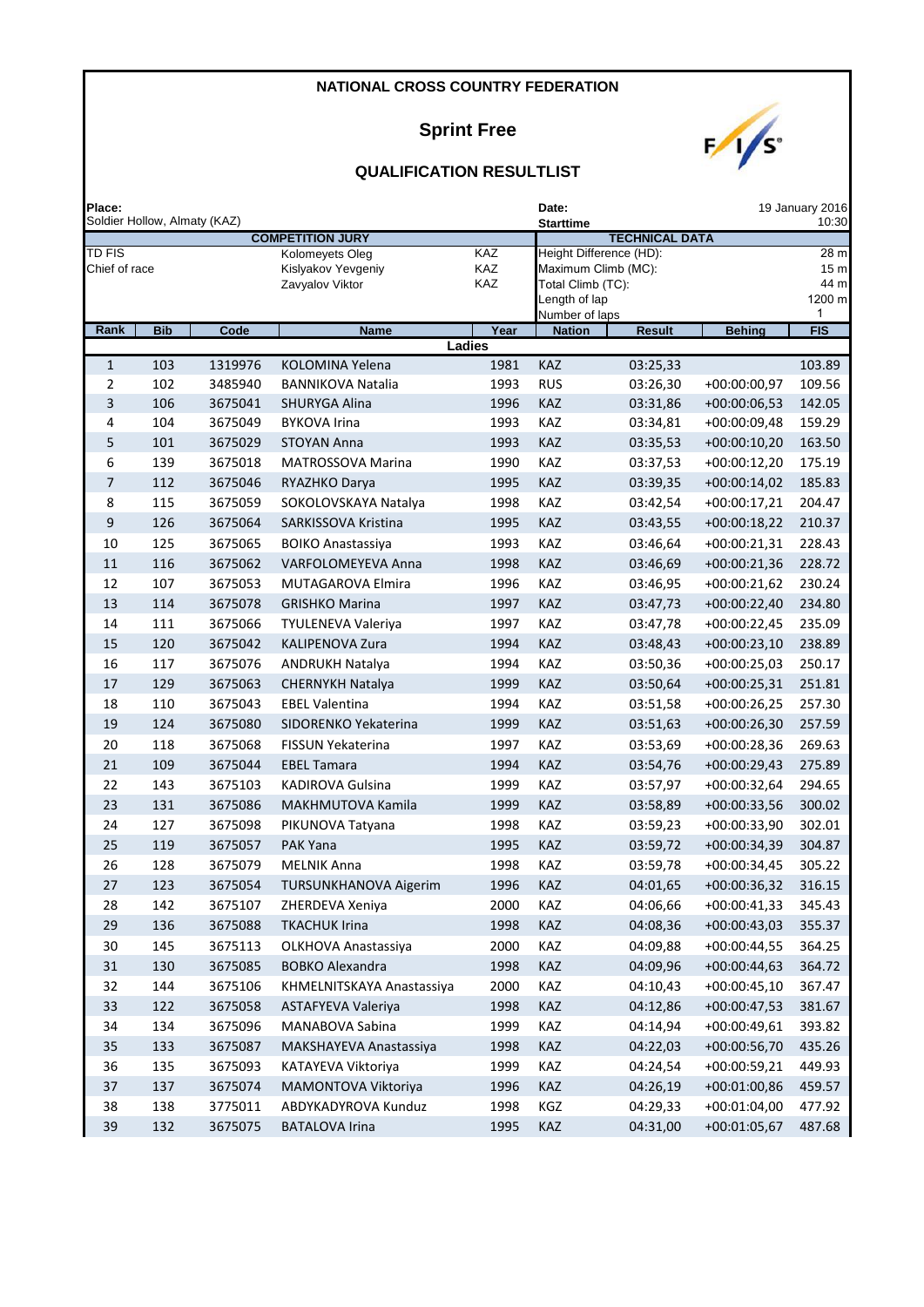| <b>DNS</b>                                                 | 105                           | 3675036        | MANDRIKA Olga               | 1993 | <b>KAZ</b> |                                        |                |
|------------------------------------------------------------|-------------------------------|----------------|-----------------------------|------|------------|----------------------------------------|----------------|
| <b>DNS</b>                                                 | 108                           | 3675090        | <b>TARASSOVA Anzelika</b>   | 1999 | <b>KAZ</b> |                                        |                |
| <b>DNS</b>                                                 | 113                           | 3675050        | <b>MANDRIKA Yekaterina</b>  | 1995 | <b>KAZ</b> |                                        |                |
| <b>DNS</b>                                                 | 121                           | 3675067        | <b>GRUZDEVA Vera</b>        | 1997 | <b>KAZ</b> |                                        |                |
| <b>DNS</b>                                                 | 140                           | 3675102        | <b>FERAFONTOVA Kristina</b> | 2000 | <b>KAZ</b> |                                        |                |
| <b>DNS</b>                                                 | 141                           | 3675111        | <b>SHMIDT Kristina</b>      | 1999 | <b>KAZ</b> |                                        |                |
|                                                            | Air's temp                    | <b>Entries</b> | Ranked                      |      | <b>DNS</b> | <b>DNF</b>                             | <b>DSQ</b>     |
|                                                            | $-5^{\circ}$ C                | 45             | 39                          |      | 6          | 0                                      | 0              |
| Kolomeyets Oleg (KAZ)<br>TD - FIS<br><b>SKI KAZAKHSTAN</b> |                               |                |                             |      |            | Vesselova Olga (KAZ)<br>Race secretary | н<br>ы         |
| Codex:                                                     | 2872<br>http://alt-timing.com |                |                             |      |            |                                        | www.skisite.kz |
|                                                            |                               |                |                             |      |            |                                        |                |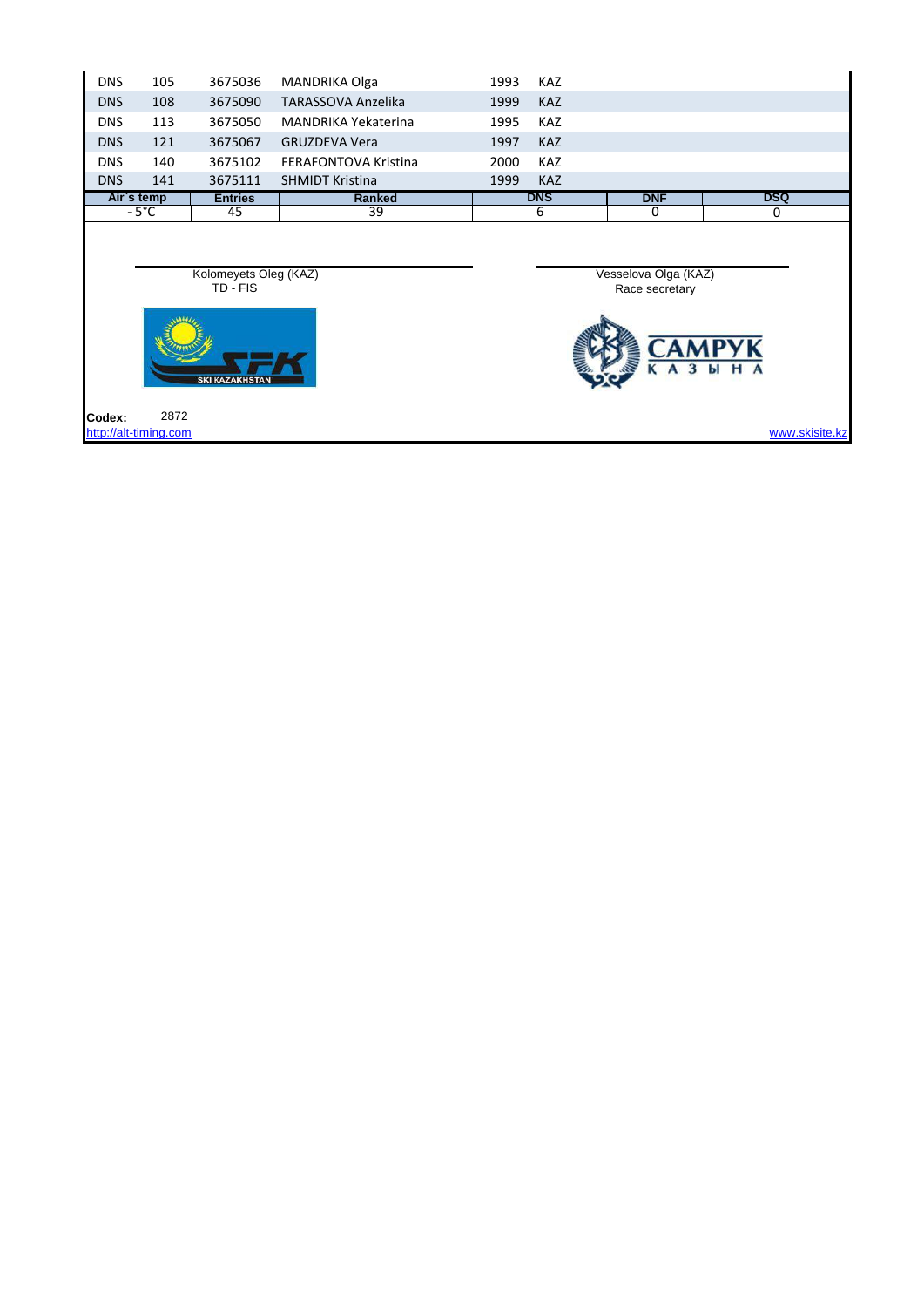# **Sprint Free**

| ₽ |  |
|---|--|
|   |  |

| Place:                  |                | Soldier Hollow, Almaty (KAZ) |                                                          |                          | Date:<br><b>Starttime</b>                                                                              | 19 January 2016<br>10:30                       |
|-------------------------|----------------|------------------------------|----------------------------------------------------------|--------------------------|--------------------------------------------------------------------------------------------------------|------------------------------------------------|
|                         |                |                              | <b>COMPETITION JURY</b>                                  |                          | <b>TECHNICAL DATA</b>                                                                                  |                                                |
| TD FIS<br>Chief of race |                |                              | Kolomeyets Oleg<br>Kislyakov Yevgeniy<br>Zavyalov Viktor | <b>KAZ</b><br>KAZ<br>KAZ | Height Difference (HD):<br>Maximum Climb (MC):<br>Total Climb (TC):<br>Length of lap<br>Number of laps | 28 m<br>15 <sub>m</sub><br>44 m<br>1200 m<br>1 |
| Rank                    | <b>Bib</b>     | Code                         | <b>Name</b>                                              | Year                     | <b>Nation</b>                                                                                          |                                                |
|                         |                |                              |                                                          | Ladies                   |                                                                                                        |                                                |
| $\mathbf{1}$<br>2       | $\mathbf{1}$   | 1319976                      | KOLOMINA Yelena<br><b>STOYAN Anna</b>                    | 1981                     | KAZ                                                                                                    | Final                                          |
| 3                       | 5<br>3         | 3675029<br>3675041           | SHURYGA Alina                                            | 1993<br>1996             | KAZ<br><b>KAZ</b>                                                                                      | Final<br>Final                                 |
| 4                       | 4              | 3675049                      | <b>BYKOVA Irina</b>                                      | 1993                     | KAZ                                                                                                    | Final                                          |
| 5                       | $\overline{2}$ | 3485940                      | <b>BANNIKOVA Natalia</b>                                 | 1993                     | <b>RUS</b>                                                                                             | Final                                          |
| 6                       | 6              | 3675018                      | MATROSSOVA Marina                                        | 1990                     | KAZ                                                                                                    | Final                                          |
| $\overline{7}$          | 12             | 3675053                      | MUTAGAROVA Elmira                                        | 1996                     | <b>KAZ</b>                                                                                             | Semi Finals                                    |
| 8                       | 21             | 3675044                      | <b>EBEL Tamara</b>                                       | 1994                     | KAZ                                                                                                    | Semi Finals                                    |
| 9                       | 11             | 3675062                      | VARFOLOMEYEVA Anna                                       | 1998                     | <b>KAZ</b>                                                                                             | Semi Finals                                    |
| 10                      | 18             | 3675043                      | <b>EBEL Valentina</b>                                    | 1994                     | KAZ                                                                                                    | Semi Finals                                    |
| 11                      | $\overline{7}$ | 3675046                      | RYAZHKO Darya                                            | 1995                     | <b>KAZ</b>                                                                                             | Semi Finals                                    |
| 12                      | 16             | 3675076                      | <b>ANDRUKH Natalya</b>                                   | 1994                     | KAZ                                                                                                    | Semi Finals                                    |
| 13                      | 8              | 3675059                      | SOKOLOVSKAYA Natalya                                     | 1998                     | <b>KAZ</b>                                                                                             | <b>Quarter Finals</b>                          |
| 14                      | 9              | 3675064                      | SARKISSOVA Kristina                                      | 1995                     | KAZ                                                                                                    | <b>Quarter Finals</b>                          |
| 15                      | 14             | 3675066                      | <b>TYULENEVA Valeriya</b>                                | 1997                     | <b>KAZ</b>                                                                                             | <b>Quarter Finals</b>                          |
| 16                      | 10             | 3675065                      | <b>BOIKO Anastassiya</b>                                 | 1993                     | KAZ                                                                                                    | <b>Quarter Finals</b>                          |
| 17                      | 13             | 3675078                      | <b>GRISHKO Marina</b>                                    | 1997                     | <b>KAZ</b>                                                                                             | <b>Quarter Finals</b>                          |
| 18                      | 15             | 3675042                      | <b>KALIPENOVA Zura</b>                                   | 1994                     | KAZ                                                                                                    | <b>Quarter Finals</b>                          |
| 19                      | 17             | 3675063                      | <b>CHERNYKH Natalya</b>                                  | 1999                     | <b>KAZ</b>                                                                                             | <b>Quarter Finals</b>                          |
| 20                      | 19             | 3675080                      | SIDORENKO Yekaterina                                     | 1999                     | KAZ                                                                                                    | <b>Quarter Finals</b>                          |
| 21                      | 20             | 3675068                      | <b>FISSUN Yekaterina</b>                                 | 1997                     | <b>KAZ</b>                                                                                             | <b>Quarter Finals</b>                          |
| 22                      | 22             | 3675103                      | KADIROVA Gulsina                                         | 1999                     | KAZ                                                                                                    | <b>Quarter Finals</b>                          |
| 23                      | 23             | 3675086                      | MAKHMUTOVA Kamila                                        | 1999                     | <b>KAZ</b>                                                                                             | <b>Quarter Finals</b>                          |
| 24                      | 24             | 3675098                      | PIKUNOVA Tatyana                                         | 1998                     | KAZ                                                                                                    | <b>Quarter Finals</b>                          |
| 25                      | 25             | 3675057                      | <b>PAK Yana</b>                                          | 1995                     | <b>KAZ</b>                                                                                             | <b>Quarter Finals</b>                          |
| 26                      | 26             | 3675079                      | <b>MELNIK Anna</b>                                       | 1998                     | KAZ                                                                                                    | <b>Quarter Finals</b>                          |
| 27                      | 27             | 3675054                      | TURSUNKHANOVA Aigerim                                    | 1996                     | KAZ                                                                                                    | <b>Quarter Finals</b>                          |
| 28                      | 28             | 3675107                      | ZHERDEVA Xeniya                                          | 2000                     | KAZ                                                                                                    | <b>Quarter Finals</b>                          |
| 29                      | 29             | 3675088                      | <b>TKACHUK Irina</b>                                     | 1998                     | KAZ                                                                                                    | <b>Quarter Finals</b>                          |
| 30                      | 30             | 3675113                      | OLKHOVA Anastassiya                                      | 2000                     | KAZ                                                                                                    | <b>Quarter Finals</b>                          |
| 31                      | 31             | 3675085                      | <b>BOBKO Alexandra</b>                                   | 1998                     | KAZ                                                                                                    | Qualification                                  |
| 32                      | 32             | 3675106                      | KHMELNITSKAYA Anastassiya                                | 2000                     | KAZ                                                                                                    | Qualification                                  |
| 33                      | 33             | 3675058                      | ASTAFYEVA Valeriya                                       | 1998                     | KAZ                                                                                                    | Qualification                                  |
| 34                      | 34             | 3675096                      | MANABOVA Sabina                                          | 1999                     | KAZ                                                                                                    | Qualification                                  |
| 35                      | 35             | 3675087                      | MAKSHAYEVA Anastassiya                                   | 1998                     | KAZ                                                                                                    | Qualification                                  |
| 36                      | 36             | 3675093                      | KATAYEVA Viktoriya                                       | 1999                     | KAZ                                                                                                    | Qualification                                  |
| 37                      | 37             | 3675074                      | MAMONTOVA Viktoriya                                      | 1996                     | KAZ                                                                                                    | Qualification                                  |
| 38                      | 38             | 3775011                      | ABDYKADYROVA Kunduz                                      | 1998                     | KGZ                                                                                                    | Qualification                                  |
| 39                      | 39             | 3675075                      | <b>BATALOVA Irina</b>                                    | 1995                     | KAZ                                                                                                    | Qualification                                  |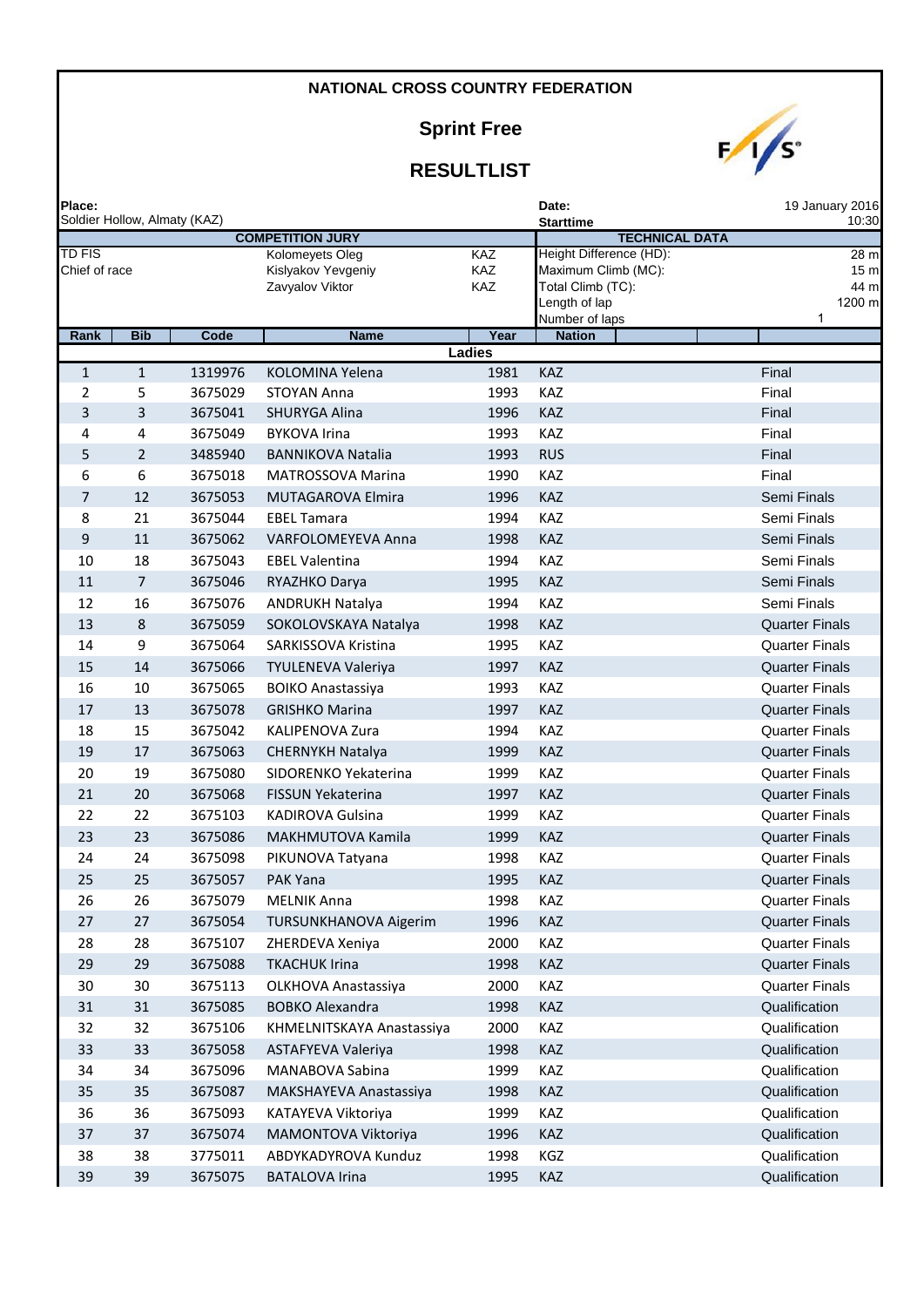| <b>DNS</b>            | 3675036        | MANDRIKA Olga                                              | 1993 | <b>KAZ</b> |                                        |          |                |
|-----------------------|----------------|------------------------------------------------------------|------|------------|----------------------------------------|----------|----------------|
| <b>DNS</b>            | 3675090        | <b>TARASSOVA Anzelika</b>                                  | 1999 | <b>KAZ</b> |                                        |          |                |
| <b>DNS</b>            | 3675050        | <b>MANDRIKA Yekaterina</b>                                 | 1995 | <b>KAZ</b> |                                        |          |                |
| <b>DNS</b>            | 3675067        | <b>GRUZDEVA Vera</b>                                       | 1997 | <b>KAZ</b> |                                        |          |                |
| <b>DNS</b>            | 3675102        | <b>FERAFONTOVA Kristina</b>                                | 2000 | <b>KAZ</b> |                                        |          |                |
| <b>DNS</b>            | 3675111        | <b>SHMIDT Kristina</b>                                     | 1999 | <b>KAZ</b> |                                        |          |                |
| Air's temp            | <b>Entries</b> | <b>Ranked</b>                                              |      | <b>DNS</b> | <b>DNF</b>                             |          | <b>DSQ</b>     |
| $-5^{\circ}$ C        | 45             | 39                                                         |      | 6          | 0                                      |          | 0              |
| 2873<br>Codex:        |                | Kolomeyets Oleg (KAZ)<br>TD - FIS<br><b>SKI KAZAKHSTAN</b> |      |            | Vesselova Olga (KAZ)<br>Race secretary | 3<br>ЫНА |                |
| http://alt-timing.com |                |                                                            |      |            |                                        |          | www.skisite.kz |
|                       |                |                                                            |      |            |                                        |          |                |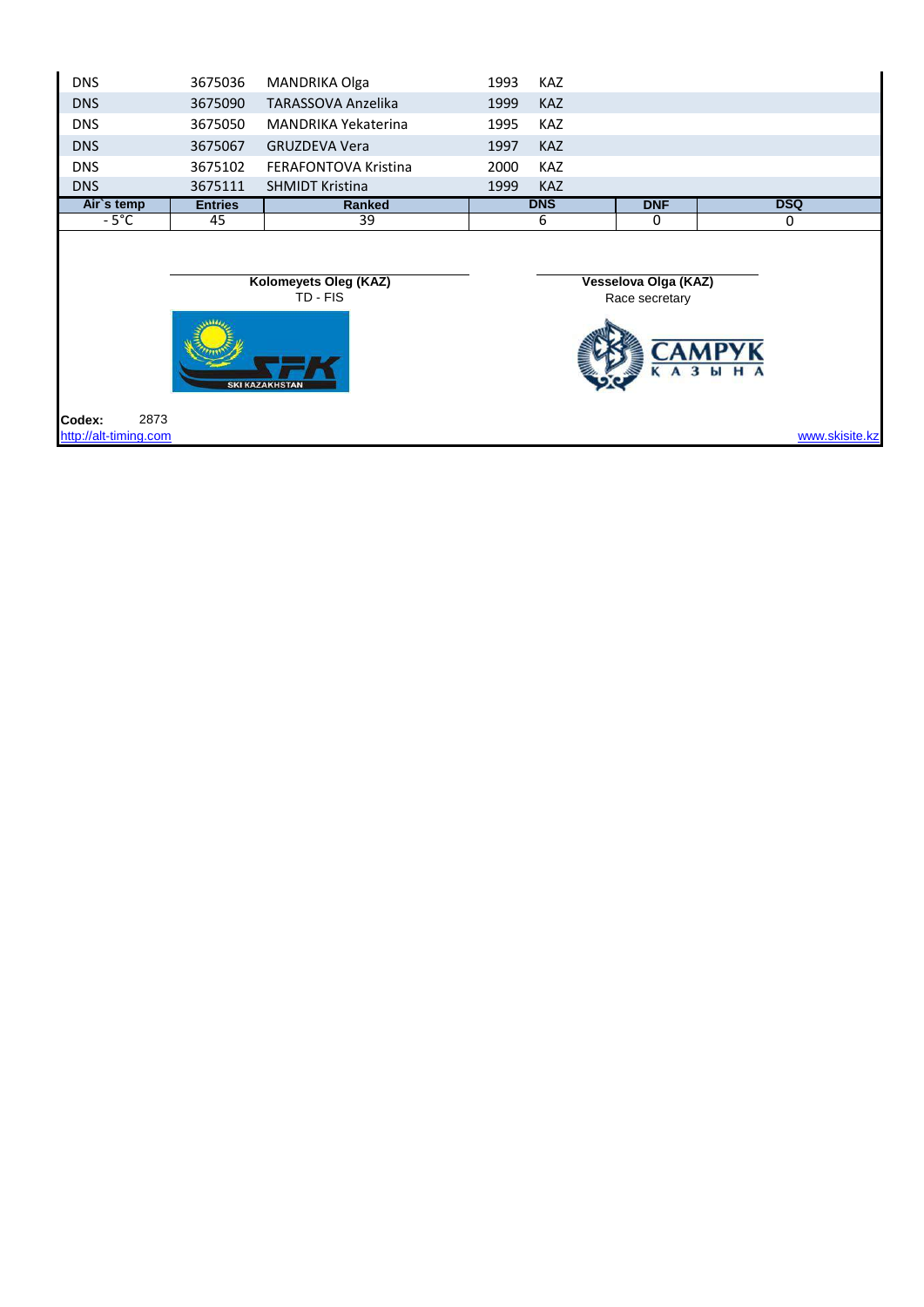# **Sprint Free**



| Place:                         |                              |                    |                                                          |                   | Date:                           |                                                                     |                                                | 19 January 2016                                |
|--------------------------------|------------------------------|--------------------|----------------------------------------------------------|-------------------|---------------------------------|---------------------------------------------------------------------|------------------------------------------------|------------------------------------------------|
|                                | Soldier Hollow, Almaty (KAZ) |                    | <b>COMPETITION JURY</b>                                  |                   | <b>Start Time</b>               | <b>TECHNICAL DATA</b>                                               |                                                | 10:00                                          |
| <b>TD FIS</b><br>Chief of race |                              |                    | Kolomeyets Oleg<br>Kislyakov Yevgeniy<br>Zavyalov Viktor | KAZ<br>KAZ<br>KAZ | Length of lap<br>Number of laps | Height Difference (HD):<br>Maximum Climb (MC):<br>Total Climb (TC): |                                                | 28 m<br>15 <sub>π</sub><br>44 m<br>1200 m<br>1 |
| Rank                           | <b>Bib</b>                   | Code               | <b>Name</b>                                              | Year              | <b>Nation</b>                   | <b>Result</b>                                                       | <b>Behing</b>                                  | <b>FIS points</b>                              |
|                                |                              |                    |                                                          | Men               |                                 |                                                                     |                                                |                                                |
| $\mathbf{1}$                   | $\overline{2}$               | 3670049            | <b>VOLOTKA Denis</b>                                     | 1985              | KAZ                             | 02:56,82                                                            |                                                | 72.68                                          |
| 2                              | 15                           | 3670077            | <b>DYUSSENOV Asset</b>                                   | 1997              | KAZ                             | 02:57,57                                                            | $+00:00:00,75$                                 | 77.77                                          |
| 3                              | 56                           | 3670022            | <b>VELICHKO Yevgeniy</b>                                 | 1987              | <b>KAZ</b>                      | 02:58,28                                                            | $+00:00:01,46$                                 | 82.59                                          |
| 4                              | 4                            | 3670075            | <b>BORTSOV Konstantin</b>                                | 1995              | KAZ                             | 02:58,41                                                            | +00:00:01,59                                   | 83.47                                          |
| 5                              | 5                            | 3670026            | <b>STAROSTIN Mark</b>                                    | 1990              | KAZ                             |                                                                     | 02:59,68 +00:00:02,86                          | 92.09                                          |
| 6                              | 9                            | 3670038            | RAKHIMBAYEV Daulet                                       | 1992              | KAZ                             | 03:00,49                                                            | $+00:00:03,67$                                 | 97.59                                          |
| $\overline{7}$                 | $\overline{7}$               | 3670078            | <b>KLIMIN Olzhas</b>                                     | 1996              | KAZ                             | 03:00,72                                                            | $+00:00:03,90$                                 | 99.15                                          |
| 8                              | 16                           | 3670096            | ZHARNOSSENKO Nikita                                      | 1998              | KAZ                             | 03:00,98                                                            | $+00:00:04,16$                                 | 100.91                                         |
| 9                              | $\mathbf{1}$                 | 3670000            | <b>CHEBOTKO Nikolay</b>                                  | 1982              | KAZ                             | 03:02,13                                                            | $+00:00:05,31$                                 | 108.72                                         |
| 10                             | 3                            | 3670025            | MALYSHEV Alexandr                                        | 1989              | KAZ                             | 03:02,69                                                            | +00:00:05,87                                   | 112.52                                         |
| 11                             | 14                           | 3670115            | PUKHKALO Vitaliy                                         | 1992              | KAZ                             | 03:02,71                                                            | +00:00:05,89                                   | 112.65                                         |
| 12                             | 6                            | 3670046            | <b>BONDARENKO Yevgeniy</b>                               | 1991              | KAZ                             |                                                                     | 03:03,02 +00:00:06,20                          | 114.76                                         |
| 13                             | 12                           | 3670097            | <b>SHUBIN Dmitriy</b>                                    | 1997              | KAZ                             | 03:03,27                                                            | $+00:00:06,45$                                 | 116.45                                         |
| 14                             | 19                           | 3670091            | KHMELNITSKIY Igor                                        | 1995              | KAZ                             | 03:04,07                                                            | $+00:00:07,25$                                 | 121.88                                         |
| 15                             | 10                           | 3670080            | <b>LYUFT Ivan</b>                                        | 1998              | KAZ                             | 03:04,38                                                            | $+00:00:07,56$                                 | 123.99                                         |
| 16                             | 57                           | 3670058            | <b>MUKHIN Rinat</b>                                      | 1994              | KAZ                             | 03:04,79                                                            | +00:00:07,97                                   | 126.77                                         |
| 17                             | 13                           | 3670032            | <b>AKHMADIYEV Yerdos</b>                                 | 1985              | KAZ                             | 03:05,96                                                            | $+00:00:09,14$                                 | 134.71                                         |
| 18                             | 65                           | 3670110            | <b>TOKTARKHANOV Nurbol</b>                               | 1994              | KAZ                             | 03:06,14                                                            | +00:00:09,32                                   | 135.93                                         |
| 19                             | 44                           | 3670071            | <b>KOLOMEYETS Dmitriy</b>                                | 1996              | KAZ                             | 03:06,29                                                            | $+00:00:09,47$                                 | 136.95                                         |
| 20                             | 26                           | 3670116            | <b>NURGAZIN Azamat</b>                                   | 1997              | KAZ                             | 03:06,61                                                            | +00:00:09,79                                   | 139.12                                         |
| 21                             | 17                           | 3670011            | <b>KONDRYSHEV Andrey</b>                                 | 1983              | KAZ                             | 03:07,08                                                            | $+00:00:10,26$                                 | 142.31                                         |
| 22                             | 20                           | 3670088            | VOROBYOV Alexandr                                        | 1998              | KAZ                             | 03:07,63                                                            | $+00:00:10,81$                                 | 146.04                                         |
| 23                             | 59                           | 1320849            | <b>GOLOVKO Andrey</b>                                    | 1980              | <b>KAZ</b>                      | 03:08,28                                                            | $+00:00:11,46$                                 | 150.45                                         |
| 24                             | 29                           | 3670098            | <b>BASHMAKOV Nail</b>                                    | 1995              | KAZ                             | 03:08,58                                                            | $+00:00:11,76$                                 | 152.49                                         |
| 25                             | 23                           | 3670060            | VASSILEVSKIY Ivan                                        | 1993              | KAZ                             |                                                                     | 03:08,66 +00:00:11,84                          | 153.03                                         |
| 26                             | 21                           | 3670073            | <b>NAKONECHNYY Sergey</b>                                | 1996              | KAZ                             |                                                                     | 03:08,75 +00:00:11,93                          | 153.64                                         |
| 27                             | 30                           | 3670114            | <b>MUKHIN Alexandr</b>                                   | 1998              | KAZ                             |                                                                     | 03:09,06 +00:00:12,24                          | 155.75                                         |
| 28                             | 39                           | 3482080            | <b>AZANOV Anton</b>                                      | 1985              | <b>RUS</b>                      | 03:09,45                                                            | $+00:00:12,63$                                 | 158.39                                         |
| 29                             | 18                           | 3670047            | RAKHIMBAYEV Almas                                        | 1989              | KAZ                             |                                                                     | 03:09,53 +00:00:12,71                          | 158.94                                         |
| 29                             | 31                           | 3670101            | SPORYGIN Daniil                                          | 1997              | KAZ                             |                                                                     | 03:09,53 +00:00:12,71                          | 158.94                                         |
| 31                             | 40                           | 3670143            | <b>MALAKHOV Artyom</b>                                   | 1999              | KAZ                             | 03:10,41                                                            | +00:00:13,59                                   | 164.91                                         |
| 32                             | 27                           | 3670053            | <b>SEROV Maxim</b>                                       | 1994              | KAZ                             | 03:10,65                                                            | $+00:00:13,83$                                 | 166.54                                         |
| 33                             | 33                           | 3670092            | <b>BELETSKIY Danil</b>                                   | 1997              | KAZ                             |                                                                     | 03:10,72 +00:00:13,90                          | 167.01                                         |
| 34                             | 8                            | 3670006            | <b>CHEREPANOV Sergey</b><br>ZHABCHUK Igor                | 1986              | KAZ                             |                                                                     | 03:11,26 +00:00:14,44                          | 170.68                                         |
| 35                             | 34                           | 3670093            |                                                          | 1994              | KAZ                             | 03:11,43                                                            | $+00:00:14,61$                                 | 171.83                                         |
| 35                             | 37                           | 3670105            | ZHOLDASPAEV Ryslan                                       | 1996<br>1997      | KAZ                             |                                                                     | 03:11,43 +00:00:14,61<br>03:12,07 +00:00:15,25 | 171.83                                         |
| 37<br>38                       | 62<br>38                     | 3670126<br>3670133 | <b>NURBAYEV Aizar</b><br>SADYKOV Zhanibek                | 1997              | KAZ<br>KAZ                      | 03:12,70                                                            | $+00:00:15,88$                                 | 176.18<br>180.45                               |
| 39                             | 24                           | 3670147            | KOTENKO Andrei                                           | 1993              | KAZ                             | 03:12,78                                                            | $+00:00:15,96$                                 | 180.99                                         |
| 40                             | 58                           | 3670111            |                                                          |                   | KAZ                             |                                                                     | 03:13,18 +00:00:16,36                          | 183.71                                         |
| 41                             | 41                           | 3670127            | YELGAZINOV Kuanysh<br>MOSKALENKO Nikita                  | 1995<br>1998      | KAZ                             |                                                                     | 03:13,25 +00:00:16,43                          | 184.18                                         |
| 42                             | 48                           | 3670141            | SHUVAYEV Vladislav                                       | 1998              | KAZ                             | 03:14,53                                                            | $+00:00:17,71$                                 | 192.87                                         |
| 43                             | 22                           | 3670084            | <b>ZAGAINOV Denis</b>                                    | 1995              | KAZ                             |                                                                     | 03:15,48 +00:00:18,66                          | 199.32                                         |
| 44                             | 32                           | 3670113            | <b>OSKOLSKIY Roman</b>                                   | 1995              | KAZ                             |                                                                     | 03:16,74 +00:00:19,92                          | 207.87                                         |
|                                |                              |                    |                                                          |                   |                                 |                                                                     |                                                |                                                |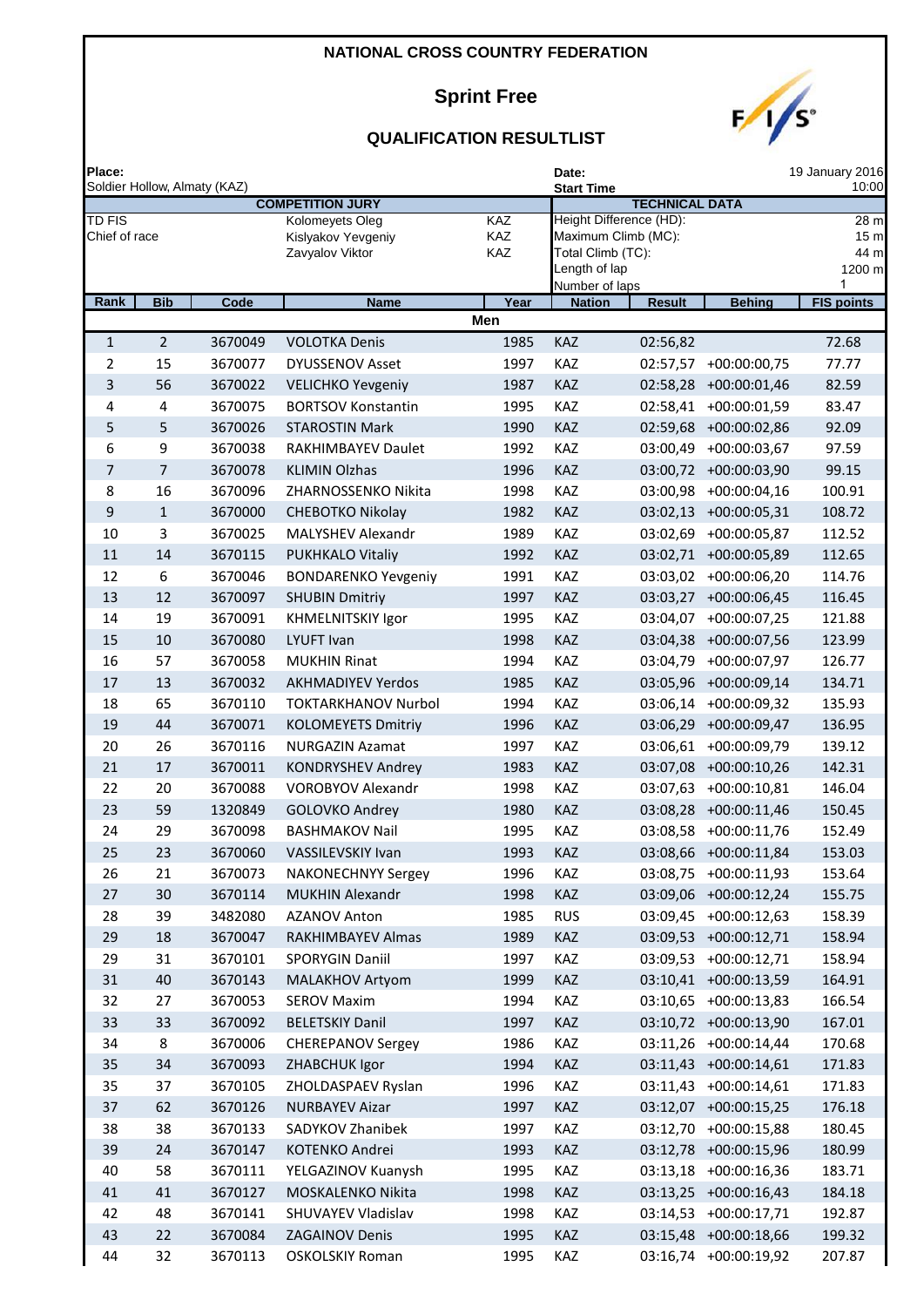|            | $-6^{\circ}$ C | $\overline{78}$ | 77                          |      | 1          | 0          | 0                     |        |
|------------|----------------|-----------------|-----------------------------|------|------------|------------|-----------------------|--------|
| Air's temp |                | <b>Entries</b>  | <b>Ranked</b>               |      | <b>DNS</b> | <b>DNF</b> | <b>DSQ</b>            |        |
| <b>DNS</b> | 11             | 3670042         | <b>MALYSHEV Sergey</b>      | 1994 | KAZ        |            |                       |        |
| $77$       | 60             | 3670175         | <b>DANABEKULY Assylbek</b>  | 1996 | KAZ        |            | 04:00,25 +00:01:03,43 | 503.15 |
| 76         | 54             | 3670128         | <b>BAYAKHMETOV Tleuzhan</b> | 1996 | KAZ        | 03:41,39   | $+00:00:44,57$        | 375.16 |
| 75         | 73             | 3670169         | ZHADRASSYNOV Ablay          | 1998 | KAZ        | 03:39,72   | $+00:00:42,90$        | 363.82 |
| 74         | 68             | 3670180         | <b>SALAVAT Samgat</b>       | 1996 | KAZ        | 03:38,11   | $+00:00:41,29$        | 352.90 |
| 73         | 66             | 3670156         | <b>ABDIKADIROV Makhset</b>  | 1997 | KAZ        | 03:35,07   | $+00:00:38.25$        | 332.27 |
| 72         | 76             | 3670157         | ABDIKADIROV Orynbassar      | 1998 | KAZ        | 03:32,88   | $+00:00:36,06$        | 317.40 |
| $71\,$     | 55             | 3670130         | MELNIKOV Vyacheslav         | 1996 | KAZ        | 03:32,51   | +00:00:35,69          | 314.89 |
| 70         | 64             | 3670171         | YESMUKHAN Yesbolat          | 1998 | KAZ        | 03:31,89   | $+00:00:35,07$        | 310.68 |
| 69         | 75             | 3670166         | <b>TOLEGENOV Temirlan</b>   | 2001 | KAZ        | 03:31,45   | $+00:00:34,63$        | 307.70 |
| 68         | 70             | 3670154         | <b>TERENTYEV Ilya</b>       | 1999 | KAZ        | 03:30,13   | $+00:00:33,31$        | 298.74 |
| 67         | 78             | 3670159         | <b>ASKAR Nurken</b>         | 1997 | KAZ        | 03:27,39   | +00:00:30,57          | 280.15 |
| 66         | 71             | 3670155         | <b>CHEPKASSOV Sergey</b>    | 1997 | KAZ        | 03:27,09   | $+00:00:30,27$        | 278.11 |
| 65         | 51             | 3670139         | ZHEXENBAYEV Mukagali        | 1999 | KAZ        | 03:26,49   | $+00:00:29.67$        | 274.04 |
| 64         | 49             | 3670112         | KALIBEKOV Aldanysh          | 1996 | KAZ        | 03:25,70   | +00:00:28,88          | 268.68 |
| 63         | 25             | 3670051         | <b>TKACHENKO Nikita</b>     | 1992 | KAZ        | 03:24,75   | $+00:00:27,93$        | 262.23 |
| 62         | 67             | 3670173         | <b>NEMTSEV Nikolay</b>      | 1999 | KAZ        | 03:24,05   | $+00:00:27,23$        | 257.48 |
| 61         | 45             | 3670099         | <b>NOR Sergey</b>           | 1996 | KAZ        | 03:23,56   | $+00:00:26,74$        | 254.15 |
| 59         | 61             | 3670172         | <b>ALPYSBAYEV Merkhat</b>   | 1998 | KAZ        | 03:22,93   | $+00:00:26,11$        | 249.88 |
| 59         | 46             | 3670161         | KHASSANOV Nadil             | 2000 | KAZ        | 03:22,93   | $+00:00:26,11$        | 249.88 |
| 58         | 52             | 3670137         | <b>ZHUCHOK Anatoliy</b>     | 1998 | KAZ        | 03:22,76   | $+00:00:25,94$        | 248.72 |
| 57         | 69             | 3670145         | <b>KALIPENOV Serik</b>      | 1995 | KAZ        |            | 03:22,70 +00:00:25,88 | 248.32 |
| 56         | 47             | 3670131         | <b>TORGASHEV Sergey</b>     | 1997 | KAZ        | 03:22,29   | $+00:00:25,47$        | 245.53 |
| 55         | 53             | 3670144         | RYABOV Zakhar               | 1999 | KAZ        |            | 03:21,98 +00:00:25,16 | 243.43 |
| 54         | 42             | 3670082         | SOBOLEVSKIY Andrey          | 1996 | KAZ        | 03:21,73   | +00:00:24,91          | 241.73 |
| 53         | 63             | 3670170         | <b>ZUYEV Yegor</b>          | 2000 | KAZ        |            | 03:21,03 +00:00:24,21 | 236.98 |
| 52         | 35             | 3670125         | <b>MAKALOV Sergey</b>       | 1996 | KAZ        |            | 03:21,02 +00:00:24,20 | 236.91 |
| 51         | 43             | 3670120         | <b>KOVALYOV Artyom</b>      | 1999 | KAZ        |            | 03:20,06 +00:00:23,24 | 230.40 |
| 50         | 50             | 3670129         | <b>STUKALOV Alexey</b>      | 1999 | KAZ        | 03:19,91   | +00:00:23,09          | 229.38 |
| 49         | 72             | 3670148         | <b>ABRAMKIN Stanislav</b>   | 1999 | KAZ        | 03:19,20   | +00:00:22,38          | 224.56 |
| 48         | 36             | 3670117         | ZHOMARTKHANOV Farkhat       | 1996 | KAZ        | 03:18,71   | $+00:00:21,89$        | 221.24 |
| 47         | 74             | 3670152         | <b>PANSHIN Pavel</b>        | 1999 | KAZ        |            | 03:17,23 +00:00:20,41 | 211.19 |
| 46         | 77             | 3670149         | <b>DUNENBAYEV Ruslan</b>    | 1997 | KAZ        | 03:17,20   | +00:00:20,38          | 210.99 |
| 45         | 28             | 3670079         | <b>KOVALYOV Vladislav</b>   | 1996 | KAZ        |            | 03:16,90 +00:00:20,08 | 208.95 |





**Codex:** 2874 [http://alt-timing.com](http://alt-timing.com/)

www.skisite.kz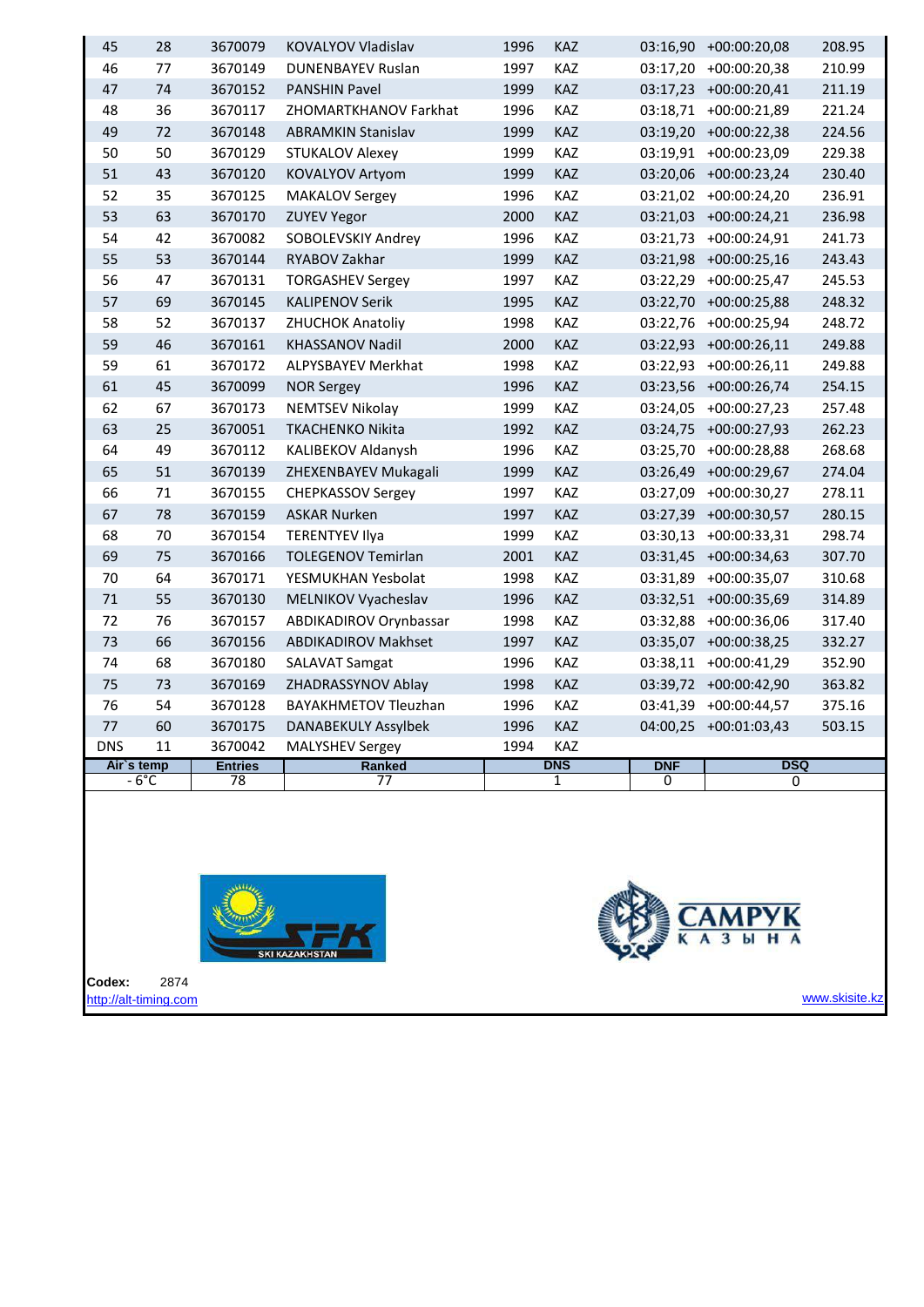**Sprint Free**



| Place:<br>Soldier Hollow, Almaty (KAZ) |                |         |                                       |            | 19 January 2016<br>Date:<br>10:00          |                         |  |  |
|----------------------------------------|----------------|---------|---------------------------------------|------------|--------------------------------------------|-------------------------|--|--|
|                                        |                |         | <b>COMPETITION JURY</b>               |            | <b>Start Time</b><br><b>TECHNICAL DATA</b> |                         |  |  |
| <b>TD FIS</b>                          |                |         | Kolomeyets Oleg                       | <b>KAZ</b> | Height Difference (HD):                    | 28 m                    |  |  |
| Chief of race                          |                |         | Kislyakov Yevgeniy<br>Zavyalov Viktor | KAZ<br>KAZ | Maximum Climb (MC):<br>Total Climb (TC):   | 15 <sub>m</sub><br>44 m |  |  |
|                                        |                |         |                                       |            | Length of lap                              | 1200 m                  |  |  |
|                                        |                |         |                                       |            | Number of laps                             | 1                       |  |  |
| Rank                                   | <b>Bib</b>     | Code    | <b>Name</b>                           | Year       | <b>Nation</b>                              |                         |  |  |
|                                        |                |         |                                       | Men        |                                            |                         |  |  |
| 1                                      | 1              | 3670049 | <b>VOLOTKA Denis</b>                  | 1985       | <b>KAZ</b>                                 | Final                   |  |  |
| $\overline{2}$                         | 9              | 3670000 | CHEBOTKO Nikolay                      | 1982       | <b>KAZ</b>                                 | Final                   |  |  |
| 3                                      | 6              | 3670038 | <b>RAKHIMBAYEV Daulet</b>             | 1992       | <b>KAZ</b>                                 | Final                   |  |  |
| 4                                      | 5              | 3670026 | <b>STAROSTIN Mark</b>                 | 1990       | KAZ                                        | Final                   |  |  |
| 5                                      | 13             | 3670097 | <b>SHUBIN Dmitriy</b>                 | 1997       | <b>KAZ</b>                                 | Final                   |  |  |
| 6                                      | $\overline{2}$ | 3670077 | <b>DYUSSENOV Asset</b>                | 1997       | KAZ                                        | Final                   |  |  |
| 7                                      | 10             | 3670025 | <b>MALYSHEV Alexandr</b>              | 1989       | <b>KAZ</b>                                 | Semi Finals             |  |  |
| 8                                      | 4              | 3670075 | <b>BORTSOV Konstantin</b>             | 1995       | KAZ                                        | Semi Finals             |  |  |
| $\boldsymbol{9}$                       | 15             | 3670080 | LYUFT Ivan                            | 1998       | <b>KAZ</b>                                 | Semi Finals             |  |  |
| 10                                     | 20             | 3670116 | <b>NURGAZIN Azamat</b>                | 1997       | KAZ                                        | Semi Finals             |  |  |
| 11                                     | 3              | 3670022 | <b>VELICHKO Yevgeniy</b>              | 1987       | <b>KAZ</b>                                 | Semi Finals             |  |  |
| 12                                     | 14             | 3670091 | KHMELNITSKIY Igor                     | 1995       | KAZ                                        | Semi Finals             |  |  |
| 13                                     | $\overline{7}$ | 3670078 | <b>KLIMIN Olzhas</b>                  | 1996       | KAZ                                        | <b>Quarter Finals</b>   |  |  |
| 14                                     | 12             | 3670046 | <b>BONDARENKO Yevgeniy</b>            | 1991       | KAZ                                        | <b>Quarter Finals</b>   |  |  |
| 15                                     | 23             | 1320849 | GOLOVKO Andrey                        | 1980       | <b>KAZ</b>                                 | <b>Quarter Finals</b>   |  |  |
| 16                                     | 16             | 3670058 | <b>MUKHIN Rinat</b>                   | 1994       | KAZ                                        | <b>Quarter Finals</b>   |  |  |
| 17                                     | 17             | 3670032 | <b>AKHMADIYEV Yerdos</b>              | 1985       | KAZ                                        | <b>Quarter Finals</b>   |  |  |
| 18                                     | 18             | 3670110 | <b>TOKTARKHANOV Nurbol</b>            | 1994       | KAZ                                        | <b>Quarter Finals</b>   |  |  |
| 19                                     | 19             | 3670071 | <b>KOLOMEYETS Dmitriy</b>             | 1996       | KAZ                                        | <b>Quarter Finals</b>   |  |  |
| 20                                     | 21             | 3670011 | <b>KONDRYSHEV Andrey</b>              | 1983       | KAZ                                        | <b>Quarter Finals</b>   |  |  |
| 21                                     | 8              | 3670096 | ZHARNOSSENKO Nikita                   | 1998       | KAZ                                        | <b>Quarter Finals</b>   |  |  |
| 22                                     | 22             | 3670088 | <b>VOROBYOV Alexandr</b>              | 1998       | <b>KAZ</b>                                 | <b>Quarter Finals</b>   |  |  |
| 23                                     | 24             | 3670098 | <b>BASHMAKOV Nail</b>                 | 1995       | <b>KAZ</b>                                 | <b>Quarter Finals</b>   |  |  |
| 24                                     | 26             | 3670073 | <b>NAKONECHNYY Sergey</b>             | 1996       | KAZ                                        | <b>Quarter Finals</b>   |  |  |
| 25                                     | 30             | 3670101 | <b>SPORYGIN Daniil</b>                | 1997       | <b>KAZ</b>                                 | <b>Quarter Finals</b>   |  |  |
| 26                                     | 11             | 3670115 | PUKHKALO Vitaliy                      | 1992       | KAZ                                        | <b>Quarter Finals</b>   |  |  |
| 27                                     | 25             | 3670060 | VASSILEVSKIY Ivan                     | 1993       | KAZ                                        | <b>Quarter Finals</b>   |  |  |
| 28                                     | 27             | 3670114 | <b>MUKHIN Alexandr</b>                | 1998       | KAZ                                        | <b>Quarter Finals</b>   |  |  |
| 29                                     | 28             | 3482080 | <b>AZANOV Anton</b>                   | 1985       | <b>RUS</b>                                 | <b>Quarter Finals</b>   |  |  |
| 30                                     | 29             | 3670047 | RAKHIMBAYEV Almas                     | 1989       | KAZ                                        | <b>Quarter Finals</b>   |  |  |
| 31                                     | 31             | 3670143 | MALAKHOV Artyom                       | 1999       | KAZ                                        | Qualification           |  |  |
| 32                                     | 32             | 3670053 | <b>SEROV Maxim</b>                    | 1994       | KAZ                                        | Qualification           |  |  |
| 33                                     | 33             | 3670092 | <b>BELETSKIY Danil</b>                | 1997       | KAZ                                        | Qualification           |  |  |
| 34                                     | 34             | 3670006 | <b>CHEREPANOV Sergey</b>              | 1986       | KAZ                                        | Qualification           |  |  |
| 35                                     | 35             | 3670093 | ZHABCHUK Igor                         | 1994       | KAZ                                        | Qualification           |  |  |
| 36                                     | 36             | 3670105 | ZHOLDASPAEV Ryslan                    | 1996       | KAZ                                        | Qualification           |  |  |
| 37                                     | 37             | 3670126 | <b>NURBAYEV Aizar</b>                 | 1997       | KAZ                                        | Qualification           |  |  |
| 38                                     | 38             | 3670133 | SADYKOV Zhanibek                      | 1997       | KAZ                                        | Qualification           |  |  |
| 39                                     | 39             | 3670147 | KOTENKO Andrei                        | 1993       | KAZ                                        | Qualification           |  |  |
| 40                                     | 40             | 3670111 | YELGAZINOV Kuanysh                    | 1995       | KAZ                                        | Qualification           |  |  |
| 41                                     | 41             | 3670127 | MOSKALENKO Nikita                     | 1998       | KAZ                                        | Qualification           |  |  |
| 42                                     | 42             | 3670141 | SHUVAYEV Vladislav                    | 1998       | KAZ                                        | Qualification           |  |  |
| 43                                     | 43             | 3670084 | <b>ZAGAINOV Denis</b>                 | 1995       | KAZ                                        | Qualification           |  |  |
| 44                                     | 44             | 3670113 | <b>OSKOLSKIY Roman</b>                | 1995       | KAZ                                        | Qualification           |  |  |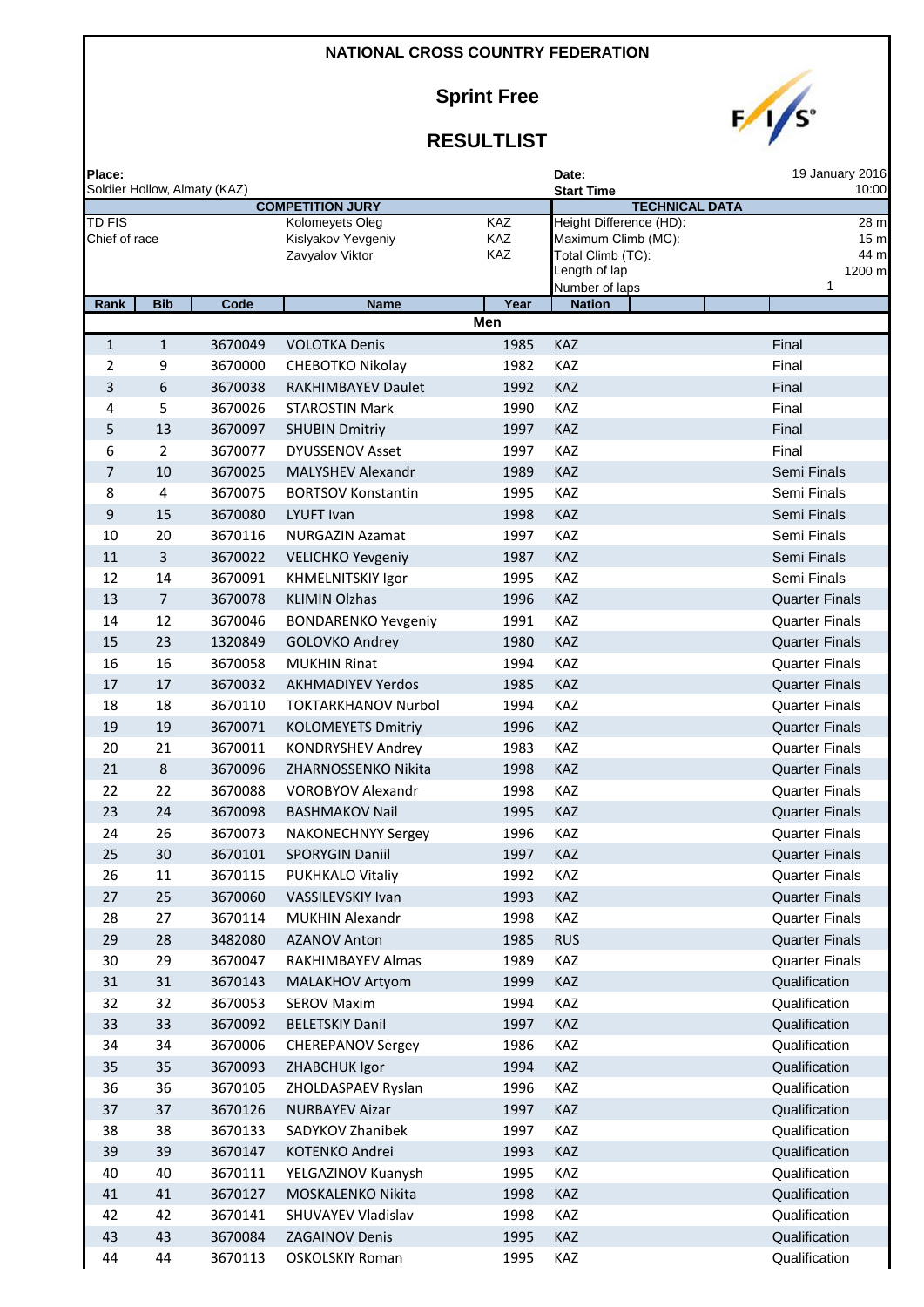|            |                |                    |                                                    |              |            | Race secretary       |                                |
|------------|----------------|--------------------|----------------------------------------------------|--------------|------------|----------------------|--------------------------------|
|            |                |                    | Kolomeyets Oleg (KAZ)<br>TD - FIS                  |              |            | Vesselova Olga (KAZ) |                                |
|            | $-6^{\circ}$ C | 78                 | $\overline{77}$                                    |              | 1          | 0                    | 0                              |
| Air's temp |                | <b>Entries</b>     | <b>Ranked</b>                                      |              | <b>DNS</b> | <b>DNF</b>           | <b>DSQ</b>                     |
| <b>DNS</b> |                | 3670042            | <b>MALYSHEV Sergey</b>                             | 1994         | <b>KAZ</b> |                      |                                |
| 77         | 77             | 3670175            | DANABEKULY Assylbek                                | 1996 KAZ     |            |                      | Qualification                  |
| 76         | 76             | 3670128            | <b>BAYAKHMETOV Tleuzhan</b>                        | 1996         | KAZ        |                      | Qualification                  |
| 75         | 75             | 3670169            | ZHADRASSYNOV Ablay                                 | 1998         | KAZ        |                      | Qualification                  |
| 74         | 74             | 3670180            | <b>SALAVAT Samgat</b>                              | 1996         | KAZ        |                      | Qualification                  |
| 73         | 73             | 3670156            | <b>ABDIKADIROV Makhset</b>                         | 1997         | KAZ        |                      | Qualification                  |
| 72         | 72             | 3670157            | ABDIKADIROV Orynbassar                             | 1998         | KAZ        |                      | Qualification                  |
| 71         | 71             | 3670130            | MELNIKOV Vyacheslav                                | 1996         | KAZ        |                      | Qualification                  |
| 70         | 70             | 3670171            | YESMUKHAN Yesbolat                                 | 1998         | KAZ        |                      | Qualification                  |
| 68<br>69   | 68<br>69       | 3670166            | <b>TERENTYEV Ilya</b><br><b>TOLEGENOV Temirlan</b> | 1999<br>2001 | KAZ        |                      | Qualification                  |
|            |                | 3670154            |                                                    |              | KAZ        |                      | Qualification                  |
| 67         | 67             | 3670159            | <b>ASKAR Nurken</b>                                | 1997         | KAZ        |                      | Qualification                  |
| 66         | 66             | 3670155            | <b>CHEPKASSOV Sergey</b>                           | 1997         | KAZ        |                      | Qualification                  |
| 65         | 65             | 3670139            | ZHEXENBAYEV Mukagali                               | 1999         | KAZ        |                      | Qualification                  |
| 64         | 64             | 3670112            | KALIBEKOV Aldanysh                                 | 1996         | KAZ        |                      | Qualification                  |
| 63         | 63             | 3670173<br>3670051 | <b>NEMTSEV Nikolay</b><br><b>TKACHENKO Nikita</b>  | 1999<br>1992 | KAZ        |                      | Qualification                  |
| 61<br>62   | 61<br>62       | 3670099            | <b>NOR Sergey</b>                                  | 1996         | KAZ<br>KAZ |                      | Qualification<br>Qualification |
| 60         | 60             | 3670172            | ALPYSBAYEV Merkhat                                 | 1998         | KAZ        |                      | Qualification                  |
| 59         | 59             | 3670161            | <b>KHASSANOV Nadil</b>                             | 2000         | KAZ        |                      | Qualification                  |
| 58         | 58             | 3670137            | <b>ZHUCHOK Anatoliy</b>                            | 1998         | KAZ        |                      | Qualification                  |
| 57         | 57             | 3670145            | <b>KALIPENOV Serik</b>                             | 1995         | KAZ        |                      | Qualification                  |
| 56         | 56             | 3670131            | <b>TORGASHEV Sergey</b>                            | 1997         | KAZ        |                      | Qualification                  |
| 55         | 55             | 3670144            | RYABOV Zakhar                                      | 1999         | KAZ        |                      | Qualification                  |
| 54         | 54             | 3670082            | SOBOLEVSKIY Andrey                                 | 1996         | KAZ        |                      | Qualification                  |
| 53         | 53             | 3670170            | <b>ZUYEV Yegor</b>                                 | 2000         | KAZ        |                      | Qualification                  |
| 52         | 52             | 3670125            | <b>MAKALOV Sergey</b>                              | 1996         | KAZ        |                      | Qualification                  |
| 51         | 51             | 3670120            | KOVALYOV Artyom                                    | 1999         | KAZ        |                      | Qualification                  |
| 50         | 50             | 3670129            | <b>STUKALOV Alexey</b>                             | 1999         | KAZ        |                      | Qualification                  |
| 49         | 49             | 3670148            | <b>ABRAMKIN Stanislav</b>                          | 1999         | KAZ        |                      | Qualification                  |
| 48         | 48             | 3670117            | ZHOMARTKHANOV Farkhat                              | 1996         | KAZ        |                      | Qualification                  |
| 47         | 47             | 3670152            | <b>PANSHIN Pavel</b>                               | 1999         | KAZ        |                      | Qualification                  |
| 46         | 46             | 3670149            | <b>DUNENBAYEV Ruslan</b>                           | 1997         | <b>KAZ</b> |                      | Qualification                  |
| 45         | 45             | 3670079            | KOVALYOV Vladislav                                 | 1996         | <b>KAZ</b> |                      | Qualification                  |

**Codex:** 2875 [http://alt-timing.com](http://alt-timing.com/)

W SKI KAZAKHSTAN

www.skisite.kz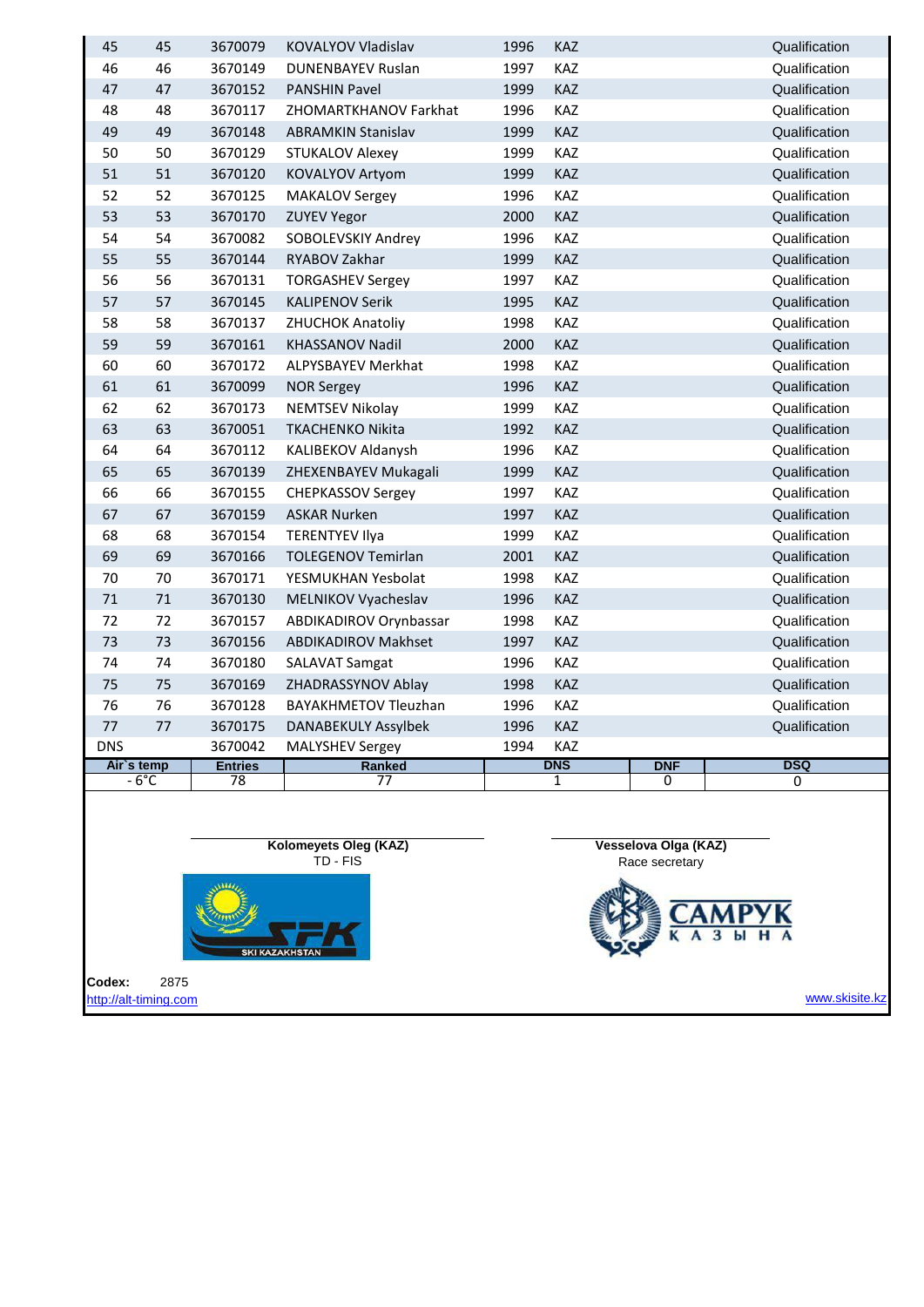**Mass Start free**



| Place:<br>Soldier Hollow, Almaty (KAZ) |                |         |                                       |                   | 20 January 2016<br>Date:<br>10:00  |                       |               |                   |  |
|----------------------------------------|----------------|---------|---------------------------------------|-------------------|------------------------------------|-----------------------|---------------|-------------------|--|
|                                        |                |         | <b>COMPETITION JURY</b>               |                   | <b>Start Time</b>                  | <b>TECHNICAL DATA</b> |               |                   |  |
| <b>TD FIS</b>                          |                |         | Kolomeyets Oleg                       | <b>KAZ</b>        | Height Difference (HD):            |                       |               | 73 <sub>m</sub>   |  |
| Chief of race                          |                |         | Kislyakov Yevgeniy<br>Zavyalov Viktor | <b>KAZ</b><br>KAZ | Maximum Climb (MC):                |                       |               | 64 m              |  |
|                                        |                |         |                                       |                   | Total Climb (TC):<br>Length of lap |                       |               | 279 m<br>7601 m   |  |
|                                        |                |         |                                       |                   | Number of laps                     |                       |               | 2                 |  |
| Rank                                   | <b>Bib</b>     | Code    | <b>Name</b>                           | Year<br>Men       | <b>Nation</b>                      | <b>Result</b>         | <b>Behing</b> | <b>FIS points</b> |  |
| $\mathbf{1}$                           | 9              | 3670026 | <b>STAROSTIN Mark</b>                 | 1990              | KAZ                                | 39:24,0               |               | 52.32             |  |
| 2                                      | 11             | 3670025 | MALYSHEV Alexandr                     | 1989              | KAZ                                | 39:26,8               | $+00:00:02,8$ | 53.98             |  |
| 3                                      | 8              | 3670078 | <b>KLIMIN Olzhas</b>                  | 1996              | <b>KAZ</b>                         | 39:35,7               | $+00:00:11,7$ | 59.25             |  |
| 4                                      | 6              | 3670006 | <b>CHEREPANOV Sergey</b>              | 1986              | <b>KAZ</b>                         | 39:41,4               | $+00:00:17,4$ | 62.62             |  |
| 5                                      | 10             | 3670147 | <b>KOTENKO Andrei</b>                 | 1993              | <b>KAZ</b>                         | 39:44,6               | $+00:00:20,6$ | 64.52             |  |
| 6                                      | 2              | 3670000 | CHEBOTKO Nikolay                      | 1982              | <b>KAZ</b>                         | 39:51,1               | $+00:00:27,1$ | 68.37             |  |
| 7                                      | $\overline{7}$ | 3670032 | <b>AKHMADIYEV Yerdos</b>              | 1985              | <b>KAZ</b>                         | 39:55,2               | $+00:00:31,2$ | 70.80             |  |
| 8                                      | 13             | 3670053 | <b>SEROV Maxim</b>                    | 1994              | KAZ                                | 40:01,8               | $+00:00:37,8$ | 74.71             |  |
| 9                                      | 21             | 3670115 | <b>PUKHKALO Vitaliy</b>               | 1992              | KAZ                                | 40:17,1               | $+00:00:53,1$ | 83.77             |  |
| 10                                     | 17             | 3670114 | <b>MUKHIN Alexandr</b>                | 1998              | KAZ                                | 40:37,0               | $+00:01:13,0$ | 95.55             |  |
| 11                                     | 5              | 3670046 | <b>BONDARENKO Yevgeniy</b>            | 1991              | <b>KAZ</b>                         | 40:41,1               | $+00:01:17,1$ | 97.98             |  |
| 12                                     | 23             | 3670060 | <b>VASSILEVSKIY Ivan</b>              | 1993              | <b>KAZ</b>                         | 40:49,2               | $+00:01:25,2$ | 102.78            |  |
| 13                                     | 12             | 3670075 | <b>BORTSOV Konstantin</b>             | 1995              | KAZ                                | 40:50,6               | $+00:01:26,6$ | 103.61            |  |
| 14                                     | 22             | 3482080 | <b>AZANOV Anton</b>                   | 1985              | <b>RUS</b>                         | 40:51,3               | $+00:01:27,3$ | 104.02            |  |
| 15                                     | 15             | 3670047 | RAKHIMBAYEV Almas                     | 1989              | <b>KAZ</b>                         | 41:01,9               | $+00:01:37,9$ | 110.30            |  |
| 16                                     | 14             | 3670038 | RAKHIMBAYEV Daulet                    | 1992              | <b>KAZ</b>                         | 41:11,0               | $+00:01:47,0$ | 115.69            |  |
| 17                                     | 27             | 3670077 | <b>DYUSSENOV Asset</b>                | 1997              | <b>KAZ</b>                         | 41:34,3               | $+00:02:10,3$ | 129.49            |  |
| 18                                     | 29             | 3670073 | <b>NAKONECHNYY Sergey</b>             | 1996              | <b>KAZ</b>                         | 41:36,1               | $+00:02:12,1$ | 130.55            |  |
| 19                                     | 56             | 3670111 | YELGAZINOV Kuanysh                    | 1995              | <b>KAZ</b>                         | 41:57,6               | $+00:02:33,6$ | 143.28            |  |
| 20                                     | 28             | 3670098 | <b>BASHMAKOV Nail</b>                 | 1995              | <b>KAZ</b>                         | 42:10,2               | $+00:02:46,2$ | 150.75            |  |
| 21                                     | 16             | 3670079 | KOVALYOV Vladislav                    | 1996              | <b>KAZ</b>                         | 42:13,2               | $+00:02:49,2$ | 152.52            |  |
| 22                                     | 18             | 3670096 | ZHARNOSSENKO Nikita                   | 1998              | <b>KAZ</b>                         | 42:16,3               | $+00:02:52,3$ | 154.36            |  |
| 23                                     | 31             | 3670116 | <b>NURGAZIN Azamat</b>                | 1997              | KAZ                                | 42:23,3               | $+00:02:59,3$ | 158.50            |  |
| 24                                     | 24             | 3670088 | <b>VOROBYOV Alexandr</b>              | 1998              | <b>KAZ</b>                         | 42:35,0               | $+00:03:11,0$ | 165.43            |  |
| 25                                     | 20             | 3670011 | <b>KONDRYSHEV Andrey</b>              | 1983              | KAZ                                | 42:47,8               | $+00:03:23,8$ | 173.01            |  |
| 26                                     | 37             | 3670091 | <b>KHMELNITSKIY Igor</b>              | 1995              | KAZ                                | 42:48,3               | $+00:03:24,3$ | 173.31            |  |
| 27                                     | 32             | 3670126 | <b>NURBAYEV Aizar</b>                 | 1997              | KAZ                                | 42:49,3               | $+00:03:25,3$ | 173.90            |  |
| 28                                     | 34             | 3670105 | ZHOLDASPAEV Ryslan                    | 1996              | KAZ                                | 43:20,8               | $+00:03:56,8$ | 192.56            |  |
| 29                                     | 30             | 3670093 | ZHABCHUK Igor                         | 1994              | KAZ                                | 43:22,7               | $+00:03:58,7$ | 193.68            |  |
| 30                                     | 41             | 3670084 | <b>ZAGAINOV Denis</b>                 | 1995              | KAZ                                | 43:33,9               | +00:04:09,9   | 200.31            |  |
| 31                                     | 35             | 3670127 | MOSKALENKO Nikita                     | 1998              | KAZ                                | 43:34,0               | $+00:04:10,0$ | 200.37            |  |
| 32                                     | 26             | 3670071 | <b>KOLOMEYETS Dmitriy</b>             | 1996              | KAZ                                | 43:46,4               | $+00:04:22,4$ | 207.72            |  |
| 33                                     | 68             | 3670152 | <b>PANSHIN Pavel</b>                  | 1999              | KAZ                                | 43:48,2               | $+00:04:24,2$ | 208.78            |  |
| 34                                     | 46             | 3670125 | <b>MAKALOV Sergey</b>                 | 1996              | KAZ                                | 43:52,6               | $+00:04:28,6$ | 211.39            |  |
| 35                                     | 38             | 3670133 | SADYKOV Zhanibek                      | 1997              | KAZ                                | 44:00,8               | $+00:04:36,8$ | 216.25            |  |
| 36                                     | 51             | 3670137 | ZHUCHOK Anatoliy                      | 1998              | KAZ                                | 44:04,3               | $+00:04:40,3$ | 218.32            |  |
| 37                                     | 40             | 3670143 | MALAKHOV Artyom                       | 1999              | <b>KAZ</b>                         | 44:14,4               | $+00:04:50,4$ | 224.30            |  |
| 38                                     | 50             | 3670117 | ZHOMARTKHANOV Farkhat                 | 1996              | KAZ                                | 44:16,4               | $+00:04:52,4$ | 225.48            |  |
| 39                                     | 57             | 3670110 | <b>TOKTARKHANOV Nurbol</b>            | 1994              | KAZ                                | 44:29,5               | $+00:05:05,5$ | 233.24            |  |
| 40                                     | 55             | 3670172 | ALPYSBAYEV Merkhat                    | 1998              | KAZ                                | 44:37,4               | $+00:05:13,4$ | 237.92            |  |
| 41                                     | 19             | 3670051 | <b>TKACHENKO Nikita</b>               | 1992              | KAZ                                | 44:47,9               | $+00:05:23,9$ | 244.14            |  |
| 42                                     | 45             | 3670144 | RYABOV Zakhar                         | 1999              | KAZ                                | 45:01,9               | $+00:05:37,9$ | 252.43            |  |
| 43                                     | 72             | 3670149 | <b>DUNENBAYEV Ruslan</b>              | 1997              | KAZ                                | 45:05,2               | $+00:05:41,2$ | 254.38            |  |
|                                        |                |         |                                       |                   |                                    |                       |               |                   |  |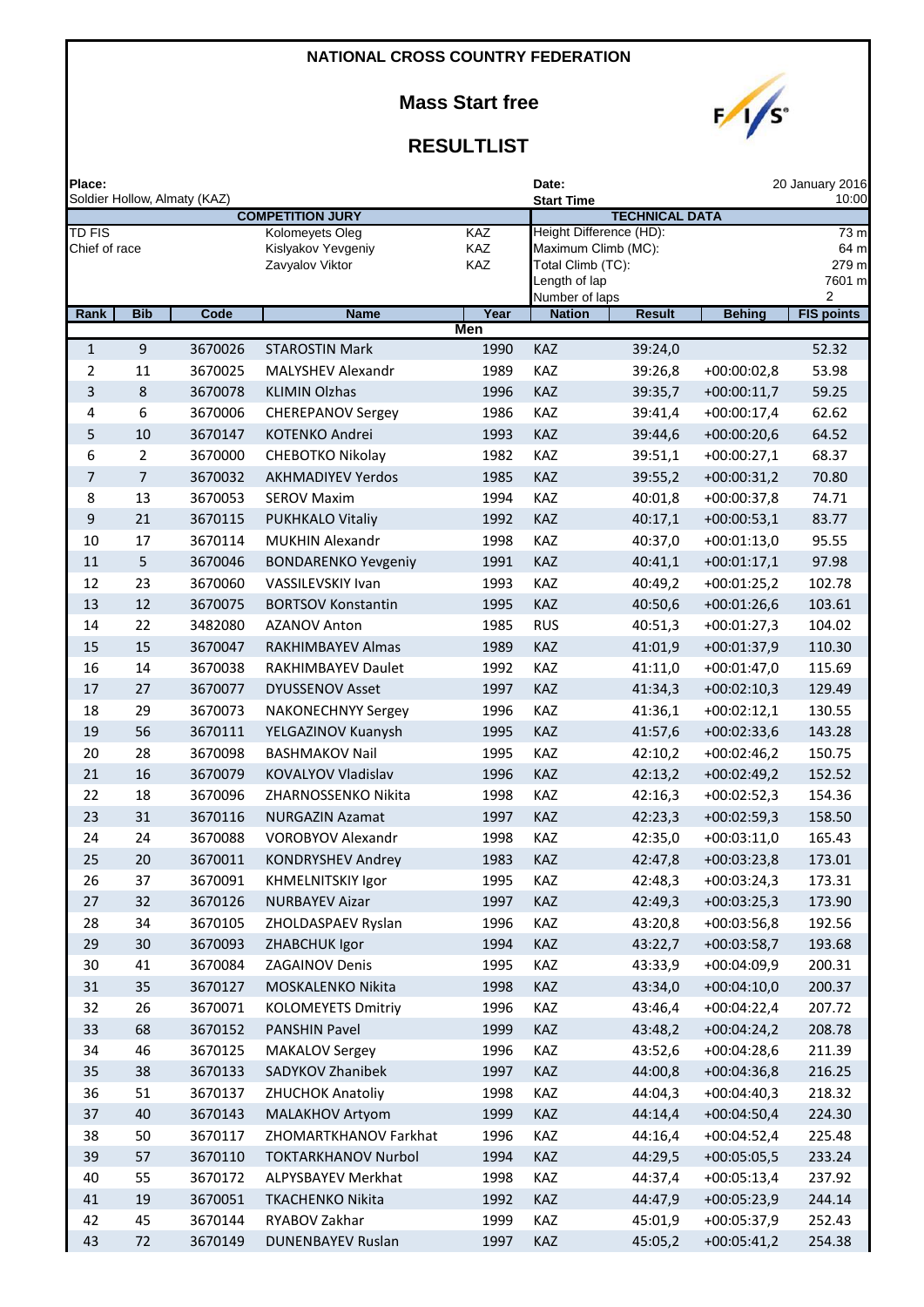| 44         | 44             | 3670141        | <b>SHUVAYEV Vladislav</b>   | 1998 | KAZ        | 45:22,4        | $+00:05:58,4$ | 264.57 |
|------------|----------------|----------------|-----------------------------|------|------------|----------------|---------------|--------|
| 45         | 71             | 3670170        | <b>ZUYEV Yegor</b>          | 2000 | <b>KAZ</b> | 45:22,5        | $+00:05:58,5$ | 264.63 |
| 46         | 39             | 3670082        | SOBOLEVSKIY Andrey          | 1996 | KAZ        | 45:41,4        | $+00:06:17,4$ | 275.82 |
| 47         | 60             | 3670154        | <b>TERENTYEV Ilya</b>       | 1999 | <b>KAZ</b> | 45:44,5        | $+00:06:20,5$ | 277.66 |
| 48         | 48             | 3670128        | <b>BAYAKHMETOV Tleuzhan</b> | 1996 | KAZ        | 45:47,3        | $+00:06:23,3$ | 279.32 |
| 49         | 36             | 3670101        | <b>SPORYGIN Daniil</b>      | 1997 | KAZ        | 45:47,5        | $+00:06:23,5$ | 279.44 |
| 50         | 62             | 3670159        | <b>ASKAR Nurken</b>         | 1997 | KAZ        | 46:08,8        | $+00:06:44,8$ | 292.05 |
| 51         | 59             | 3670173        | <b>NEMTSEV Nikolay</b>      | 1999 | KAZ        | 46:31,5        | $+00:07:07,5$ | 305.49 |
| 52         | 64             | 3670148        | <b>ABRAMKIN Stanislav</b>   | 1999 | KAZ        | 46:41,7        | $+00:07:17,7$ | 311.53 |
| 53         | 33             | 3670113        | <b>OSKOLSKIY Roman</b>      | 1995 | KAZ        | 46:48,0        | $+00:07:24,0$ | 315.26 |
| 54         | 54             | 3670130        | MELNIKOV Vyacheslav         | 1996 | KAZ        | 46:49,1        | $+00:07:25,1$ | 315.92 |
| 55         | 49             | 3670099        | <b>NOR Sergey</b>           | 1996 | <b>KAZ</b> | 46:50,1        | $+00:07:26,1$ | 316.51 |
| 56         | 47             | 3670129        | <b>STUKALOV Alexey</b>      | 1999 | KAZ        | 47:05,6        | $+00:07:41,6$ | 325.69 |
| 57         | 67             | 3670157        | ABDIKADIROV Orynbassar      | 1998 | <b>KAZ</b> | 47:09,8        | $+00:07:45,8$ | 328.17 |
| 58         | 43             | 3670112        | KALIBEKOV Aldanysh          | 1996 | KAZ        | 47:37,0        | $+00:08:13,0$ | 344.28 |
| 59         | 42             | 3670139        | ZHEXENBAYEV Mukagali        | 1999 | KAZ        | 47:44,4        | $+00:08:20,4$ | 348.67 |
| 60         | 70             | 3670156        | <b>ABDIKADIROV Makhset</b>  | 1997 | KAZ        | 47:45,5        | $+00:08:21,5$ | 349.32 |
| 61         | 63             | 3670155        | <b>CHEPKASSOV Sergey</b>    | 1997 | KAZ        | 47:52,3        | $+00:08:28,3$ | 353.34 |
| 62         | 58             | 3670145        | <b>KALIPENOV Serik</b>      | 1995 | KAZ        | 48:35,9        | $+00:09:11,9$ | 379.16 |
| 63         | 52             | 3670131        | <b>TORGASHEV Sergey</b>     | 1997 | <b>KAZ</b> | 49:34,0        | $+00:10:10,0$ | 413.57 |
| 64         | 65             | 3670171        | YESMUKHAN Yesbolat          | 1998 | KAZ        | 49:37,3        | $+00:10:13,3$ | 415.53 |
| 65         | 66             | 3670180        | <b>SALAVAT Samgat</b>       | 1996 | KAZ        | 51:28,2        | $+00:12:04,2$ | 481.20 |
| 66         | 69             | 3670169        | ZHADRASSYNOV Ablay          | 1998 | KAZ        | 51:57,0        | $+00:12:33,0$ | 498.26 |
| 67         | 61             | 3670175        | <b>DANABEKULY Assylbek</b>  | 1996 | <b>KAZ</b> | 55:09,7        | $+00:15:45,7$ | 612.38 |
| <b>DNF</b> | 3              | 3670049        | <b>VOLOTKA Denis</b>        | 1985 | KAZ        |                |               |        |
| <b>DNF</b> | 25             | 3670092        | <b>BELETSKIY Danil</b>      | 1997 | <b>KAZ</b> |                |               |        |
| <b>DNS</b> | $\mathbf{1}$   | 3670022        | <b>VELICHKO Yevgeniy</b>    | 1987 | KAZ        |                |               |        |
| <b>DNS</b> | $\overline{4}$ | 3670058        | <b>MUKHIN Rinat</b>         | 1994 | <b>KAZ</b> |                |               |        |
| <b>DNS</b> | 53             | 3670097        | <b>SHUBIN Dmitriy</b>       | 1997 | KAZ        |                |               |        |
| Air's temp |                | <b>Entries</b> | Ranked                      |      | <b>DNS</b> | <b>DNF</b>     | <b>DSQ</b>    |        |
|            | $-8^{\circ}$ C | 72             | 67                          |      | 3          | $\overline{2}$ | 0             |        |





**Codex:** 2877



[http://alt-timing.com](http://alt-timing.com/) www.skisite.ka